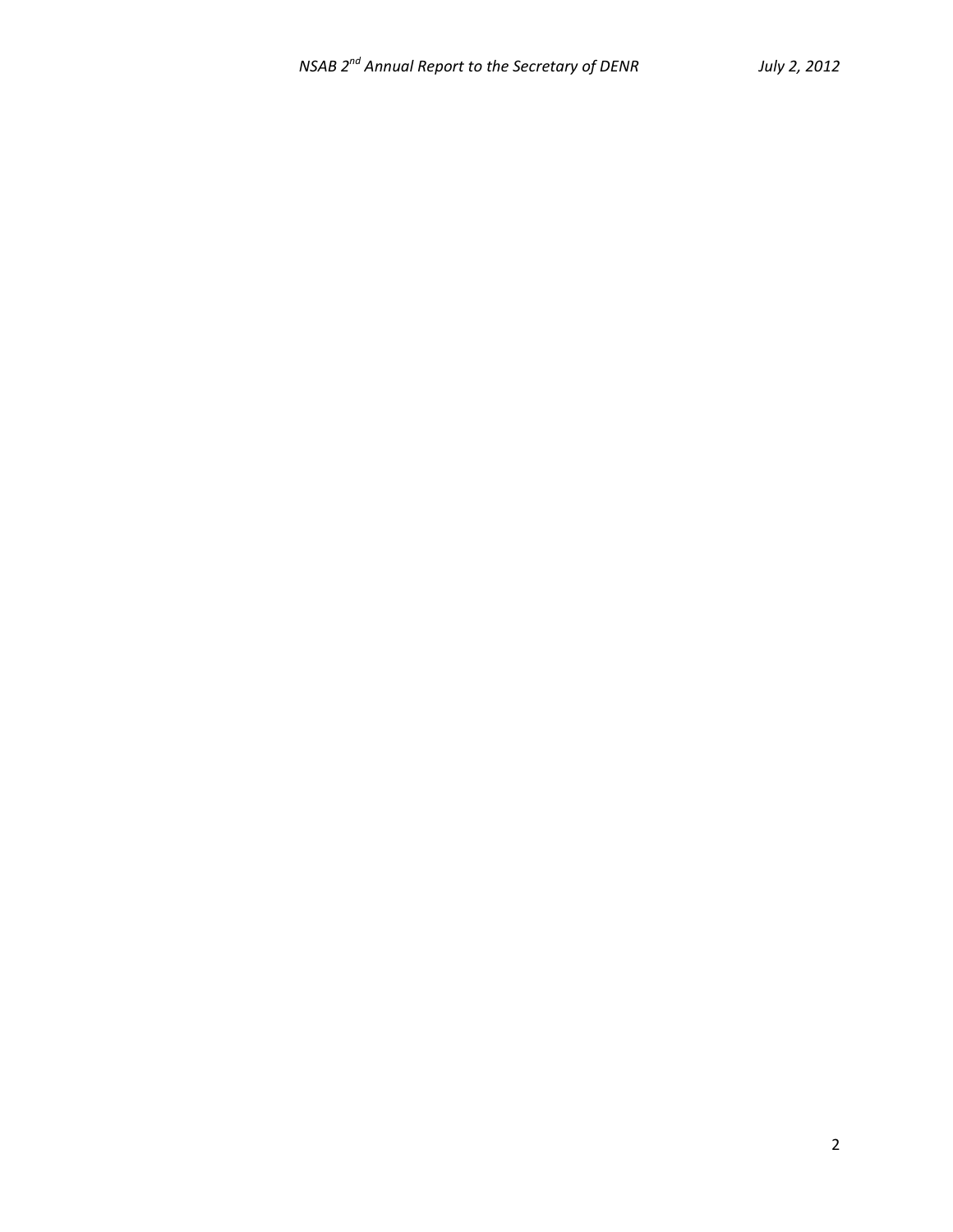# **Second Annual Report of the Nutrient Scientific Advisory Board To the Secretary of the Department of Environment and Natural Resources**

#### **Summary**

In July 2010, the Secretary established a Nutrient Scientific Advisory Board as called for in Session Law 2009‐216 regarding existing development requirements of the Jordan Nutrient Strategy. The Board provided a first annual status report in July 2011 as called for in the legislation. In this second report, the Board provides certain products called for by the session law. This report was assembled by Nonpoint Source Planning staff with the Division of Water Quality with guidance from and review by the Board.

The Board recognizes the precedent‐setting nature of existing development stormwater requirements in this state and our role in providing direction for local governments and state and federal entities in Jordan and Falls Lake watersheds and potentially beyond. Thus, the primary product provided herein is attached in the form of guidance to local governments and other affected parties. This guidance identifies the set of practices currently available in the state for reducing nutrient loads from developed lands, the nutrient accounting methods associated with these practices, and a discussion of costs, benefits and feasibility. As keen interest exists in expanding the range of management options, we also include discussion of priorities being pursued by the Board for additional load‐reducing measures.

Regarding the use of this guidance, formal implementation of local existing development programs begins June 2015 for all Falls communities and the Upper New Hope communities in Jordan. Haw and Lower New Hope communities in Jordan commence implementation three years later in June 2018. Falls local governments are to begin implementing nutrient load-reducing measures in January 2014 as they simultaneously submit programs for Environmental Management Commission approval. Under both Jordan and Falls rules, the Division of Water Quality is tasked with providing a model local program for existing development nutrient control to the Commission in July 2013. In part, that model program will identify the set of load‐reducing measures available at that point along with associated credit accounting methods. Staff will be working with the Board over the coming year to add to the measures identified herein to fashion a program of greatest utility to affected parties. Beyond July 2013, staff and the Board will continue development of creditable measures for addition to the toolbox as local programs are formulated and launched.

The other product called for by the session law is offered primarily for the Department's consideration. It is a set of recommendations regarding improvements to modeling and other analytical tools that may better enable effective implementation of nutrient strategies.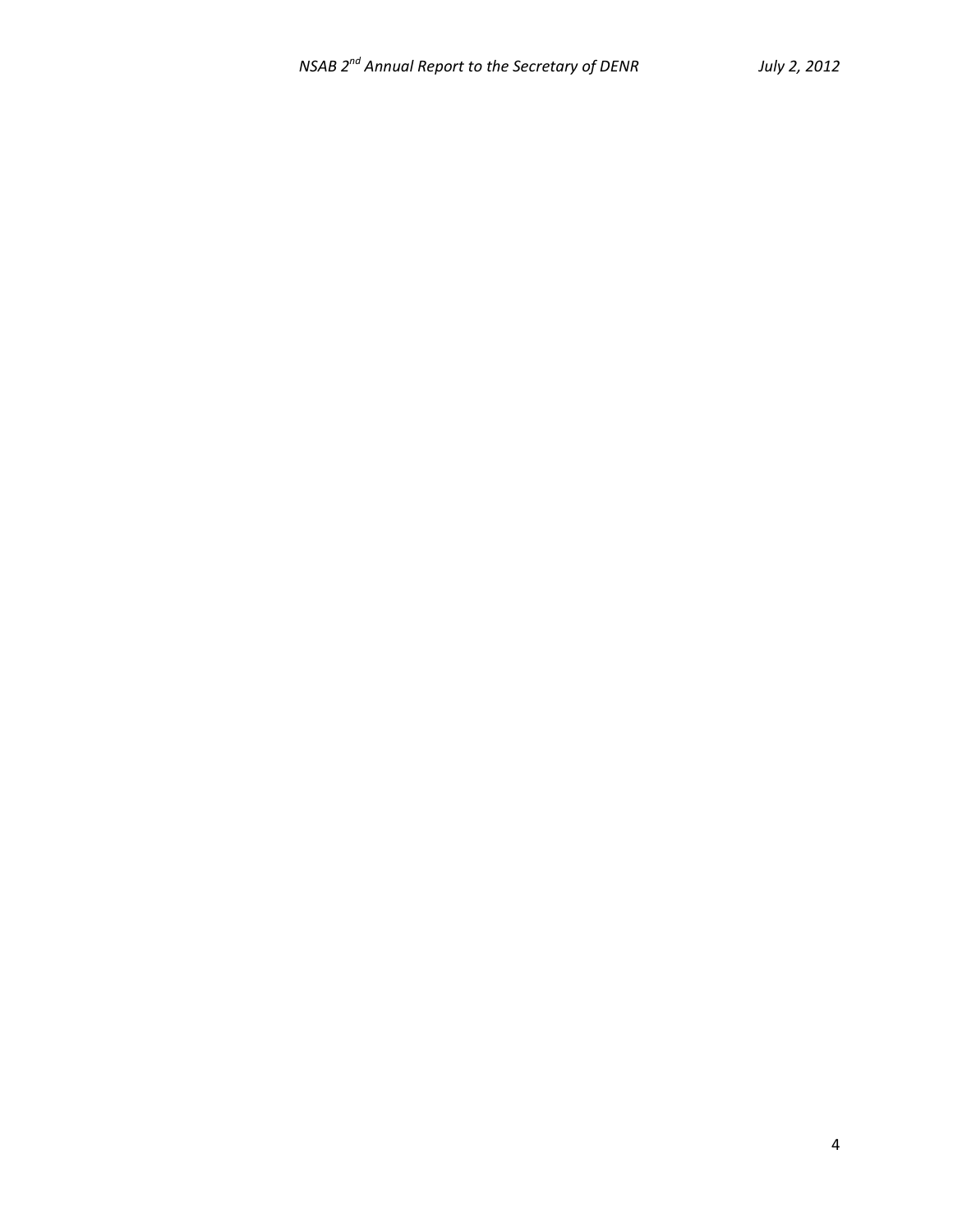# **Table of Contents**

# **Appendices**

| Appendix B - Guidance on Nutrient Load-Reducing Measures for Existing Development |
|-----------------------------------------------------------------------------------|
|                                                                                   |
|                                                                                   |
| Available Nutrient Load-Reducing Measures and Credit Accounting 19                |
|                                                                                   |
|                                                                                   |
|                                                                                   |
|                                                                                   |
|                                                                                   |
|                                                                                   |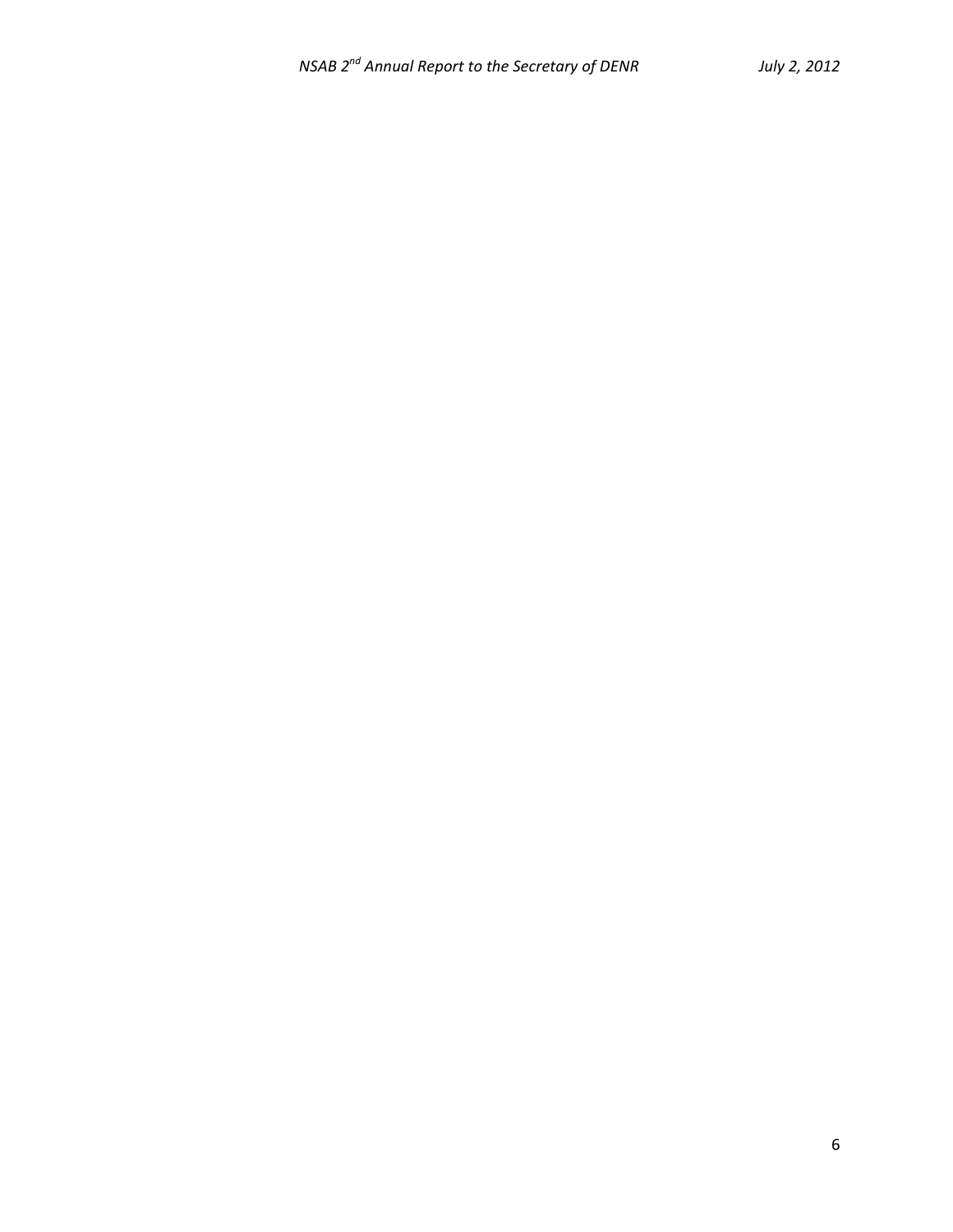### **Background**

Session Laws 2009‐216 and 2009‐484 established staged implementation requirements for local governments and state and federal entities in the Jordan Lake watershed, aimed at reducing nutrient loading from existing developed lands. In addition, given the precedent‐setting nature of the requirements in this evolving area of technology, the drafters of the session law felt it was important to include a process for evaluating current practice and providing guidance to local governments in Jordan and other watersheds that may face similar requirements in the future. Therefore, SL 2009‐216 also established a Scientific Advisory Board for nutrient‐impaired waters. As specified in the legislation, six of the Board's ten members are representatives of local governments in the Jordan Lake watershed, while the remainder represent DOT, the conservation community, water quality science and stormwater engineering expertise (see Attachment A for Board composition and membership).

The Board is charged with completing certain tasks by July 2012 that will facilitate stormwater management on existing development in the state:

- *(1) Identify management strategies that can be used by local governments to reduce nutrient loading from existing development.*
- *(2) Evaluate the feasibility, costs, and benefits of implementing the identified management strategies.*
- *(3) Develop an accounting system for assignment of nutrient reduction credits for the identified management strategies.*
- *(4) Identify the need for any improvements or refinements to modeling and other analytical tools used to evaluate water quality in nutrient‐impaired waters and nutrient management strategies.*

In addition to these four duties, the Session Law provides for one elective, Jordan‐specific action. It states that the NSAB may recommend an alternative method to the Department to calculate baseline nutrient loads from the existing developed lands of jurisdictions in the Jordan watershed. These loads are the basis for assigning load reduction goals to the jurisdictions.

In both the Jordan and Falls watersheds, the products of these tasks will be used by the Department to develop a model program for EMC approval by July 2013. In the Falls watershed, local governments will use the model program to prepare and submit programs for Division review in January 2014, while the communities simultaneously begin implementing measures. Formal implementation of Falls local programs is to occur in June 2015 following review, EMC approval and local adoption. In the Jordan watershed, the model program will be used by local governments in the Upper New Hope subwatershed to develop and implement their programs as early as June 2015, contingent upon results of monitoring in the corresponding arm of Jordan Lake to be reported by the Division in March 2014. Haw and Lower New Hope subwatershed communities in the Jordan watershed face corresponding requirements to implement by June 2018 based on March 2017 monitoring results.

Products of the Board's efforts to address items (1) through (3) above are provided in Attachment B as guidance to local governments. The Board's recommendations regarding item (4) are provided below.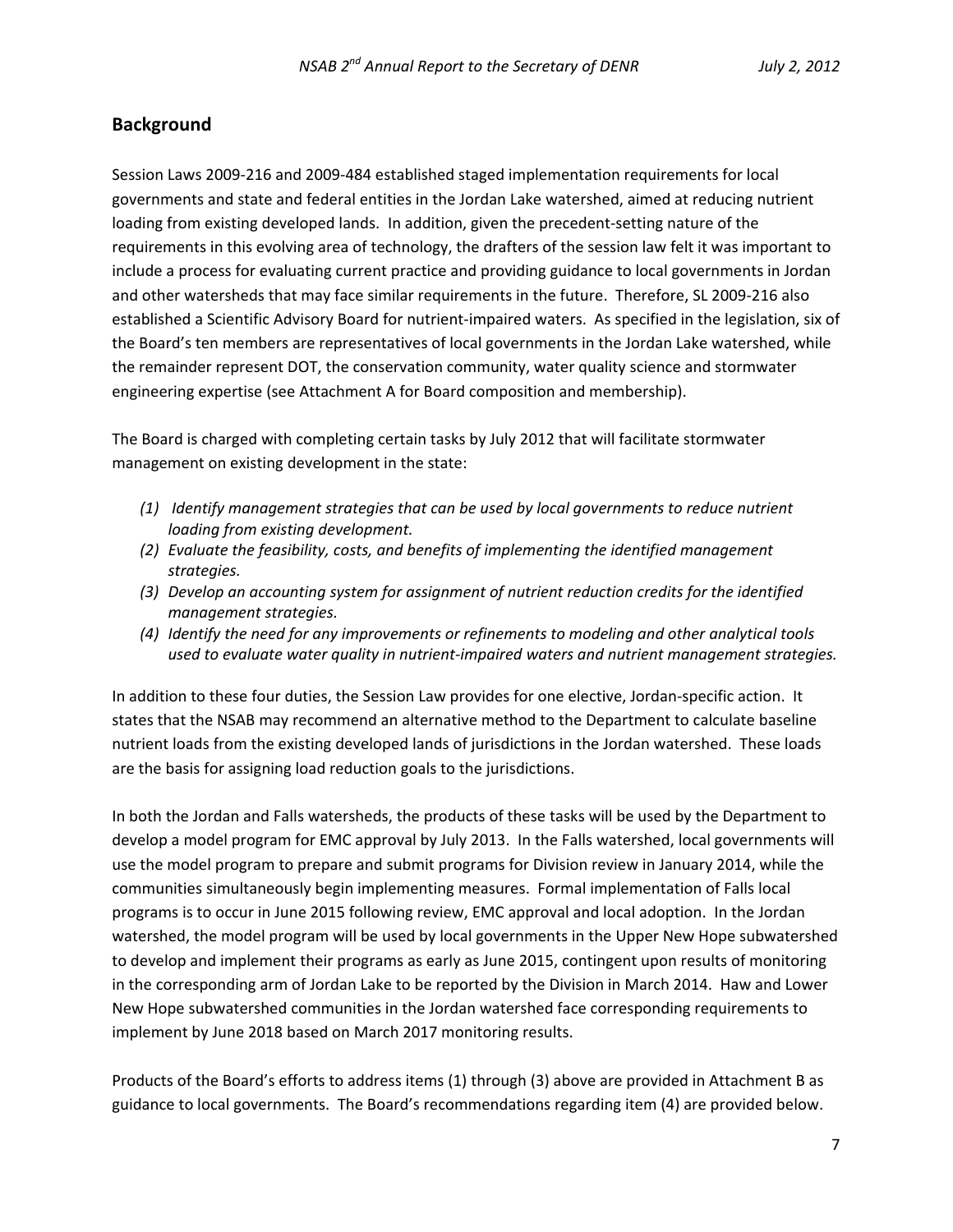#### **Recommendations Regarding Modeling and Other Analytical Tools**

To address Item (4) above, the Board has identified several areas of interest for the Department's consideration. We offer recommendations to guide future watershed modeling for existing development regulatory purposes, and recommendations in several other areas that range from more complete measurement of nutrients in the aquatic environment to revisiting the regulatory barriers against use of certain cost‐effective measures.

#### **Watershed Modeling**

For much of the last year, the Board has focused most of its energy on developing recommendations to the Division of Water Quality on the design of watershed modeling of Jordan watershed to best support establishment of nutrient load allocations and load reduction needs to local governments and state/federal entities as called for under Jordan session law requirements. The Board has found that reconciling the complex, uncertain and large‐scale nature of watershed modeling with the need for regulatory compliance assignments and credit accounting tools that provide predictability and small‐ scale accuracy is a great challenge. Nevertheless, through subcommittees and facilitated full Board discussions, we articulated a set of interests and potential future model uses, defined key desired model elements, outlined a model development process and a set of consultant tasks, obtained Section 319 grant funds from the Division for the modeling project, entered into a contract with the Triangle J Council of Governments to administer the project grant, and crafted a request for qualifications that included a suggested scope of services. Candidates were solicited in May and evaluated and interviewed in June. A consultant will be chosen in early July and will draft a scope of services for negotiation with the Board. Peer‐reviewed modeling and allocations are to be finalized by early 2014.

The Board prioritized this watershed modeling effort in recognition of the implementation timeframes for the Jordan existing development requirements and the time required to develop such modeling. The regulatory compliance uses of the product, including parsing catchment‐based load estimates among political jurisdictions, necessitate more rigorous design than watershed modeling typically employs. Board members felt compelled to seek the most accurate modeling that could reasonably be obtained within the available timeframe and budget. Board members also seek model features that will better inform effective management choices regarding load‐reducing measures.

Based on our Jordan model discussions, we offer recommendations here on certain larger issues that may be of universal interest in building watershed models to meet similar regulatory needs. We believe that to some extent these recommendations may be actionable in a given watershed with sufficient planning and funding, but most of them also involve larger challenges to the field of watershed‐scale estimation of nutrient loading from developed lands.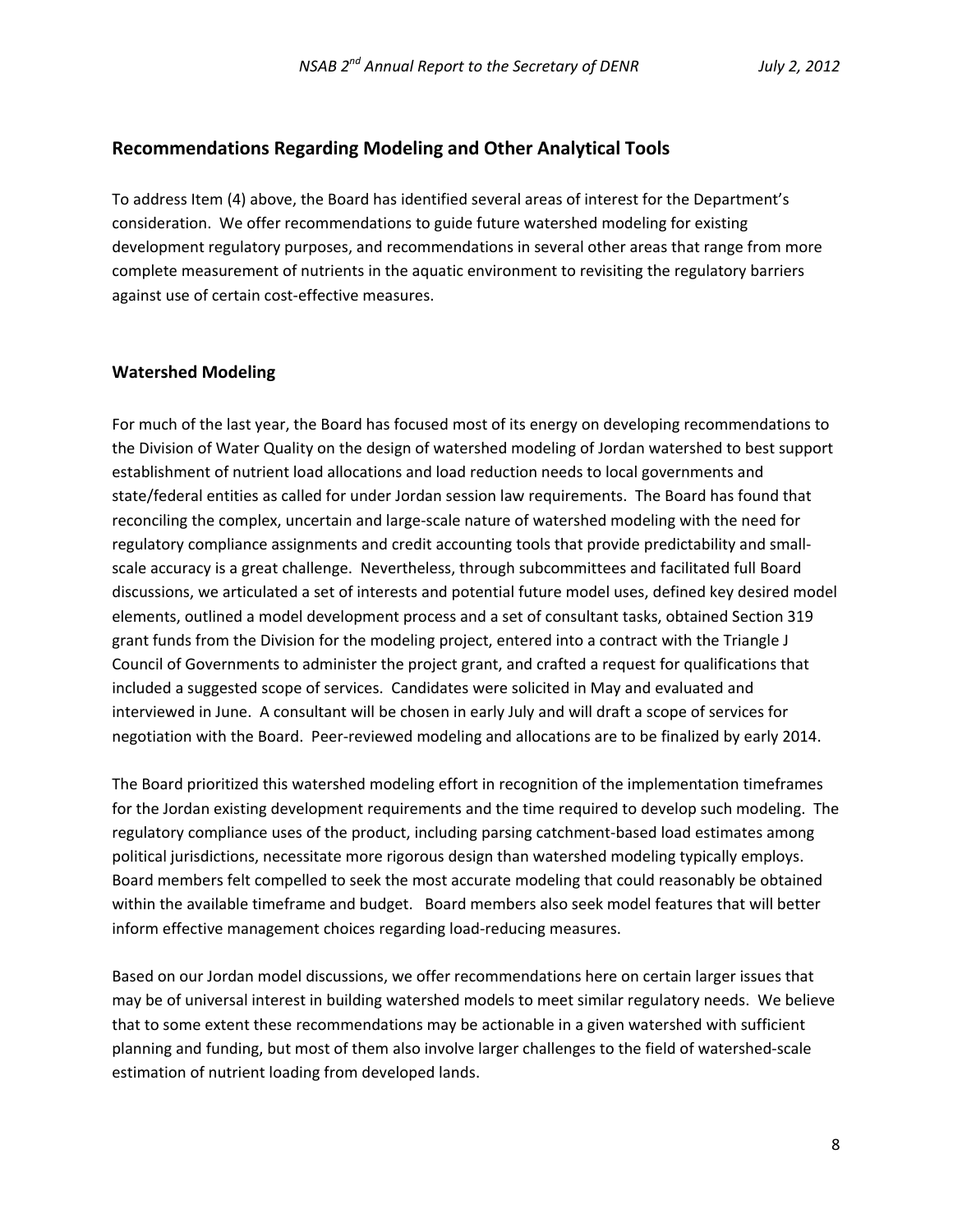*Unbiased Instream Water Quality Data:* While it is rarely disputed that "more data is better" for the quality of modeling, we believe that watershed modeling efforts in this state can be challenged to overcome a certain bias that tends to exist in predominantly available instream data. We believe the record supports that station locations at which ambient water quality data is routinely sampled by the Division of Water Quality tend to be situated on larger streams downstream of major wastewater treatment facilities. We do not question the Division's logic or interests in this sampling pattern. We recognize this pattern, however, as potentially limiting or challenging for the interests of watershed modeling. Lacking other, upstream stations in a watershed of interest, calibration of a model based on Division ambient stations may lead to overestimation of nonpoint source loads to the watershed as well as total loads due to the influence of wastewater composition on stream concentrations. Thus we offer the general recommendation to all parties who may support monitoring that thought be given to the potential for diversifying monitoring efforts to capture a fuller range of ambient conditions by including various nonpoint source‐dominated locations as well. We believe this should lead to improved nonpoint source and total load estimates.

*Explicit Modeling, Better Understanding of Septic System Contributions:* Given that septic systems serve a sizable portion of wastewater disposal needs in any watershed, the fate of their nutrient discharges is important. Watershed models vary in their ability to represent septic processes, and are constrained by limited scientific data on their loading effects. Recognizing nutrient management interests surrounding this waste disposal process, we highlight the importance of selecting a watershed model that explicitly and adequately represents septic processes separately from the host land use. Given the limited science on the delivery of nitrogen to surface waters from functioning and malfunctioning septic systems, we encourage the Department to seek better science to support better modeling of and accounting for this source and for the nutrient impacts of management actions.

*Modeling Effects of Flow and Season on Nutrient Loads:* Stormwater management measures are designed to capture and treat the "first flush" of runoff from rainfall events. This approach is rooted in foundational research on pollutant concentrations in runoff dating back to the National Urban Runoff Program in the 1970's, and it has generally been reinforced by more recent studies. We believe less attention has been given to cumulative watershed‐scale estimates of the proportions of total loads delivered to watershed outlets by different watershed flow stages, and to attributions of predominant source types associated with those contributions. Given the substantial long-term commitments local governments are called upon to make regarding existing development, we believe it makes sense to seek to quantify the fraction of nutrient loads delivered under all flow regimes and to evaluate associated prevailing sources in order to assess the extent to which current nonpoint source management practices place attention where it should be focused. Watershed modeling projects typically do not but can be made to estimate the relative proportions of nutrients delivered to receiving waters at different flow stages. We would encourage the pursuit of such modeling to better inform the state's need for adapting current management tools.

Improved understanding of seasonal patterns in loading is also likely to yield insights on potential management adaptations to better address nutrient over‐enrichment. Watershed models typically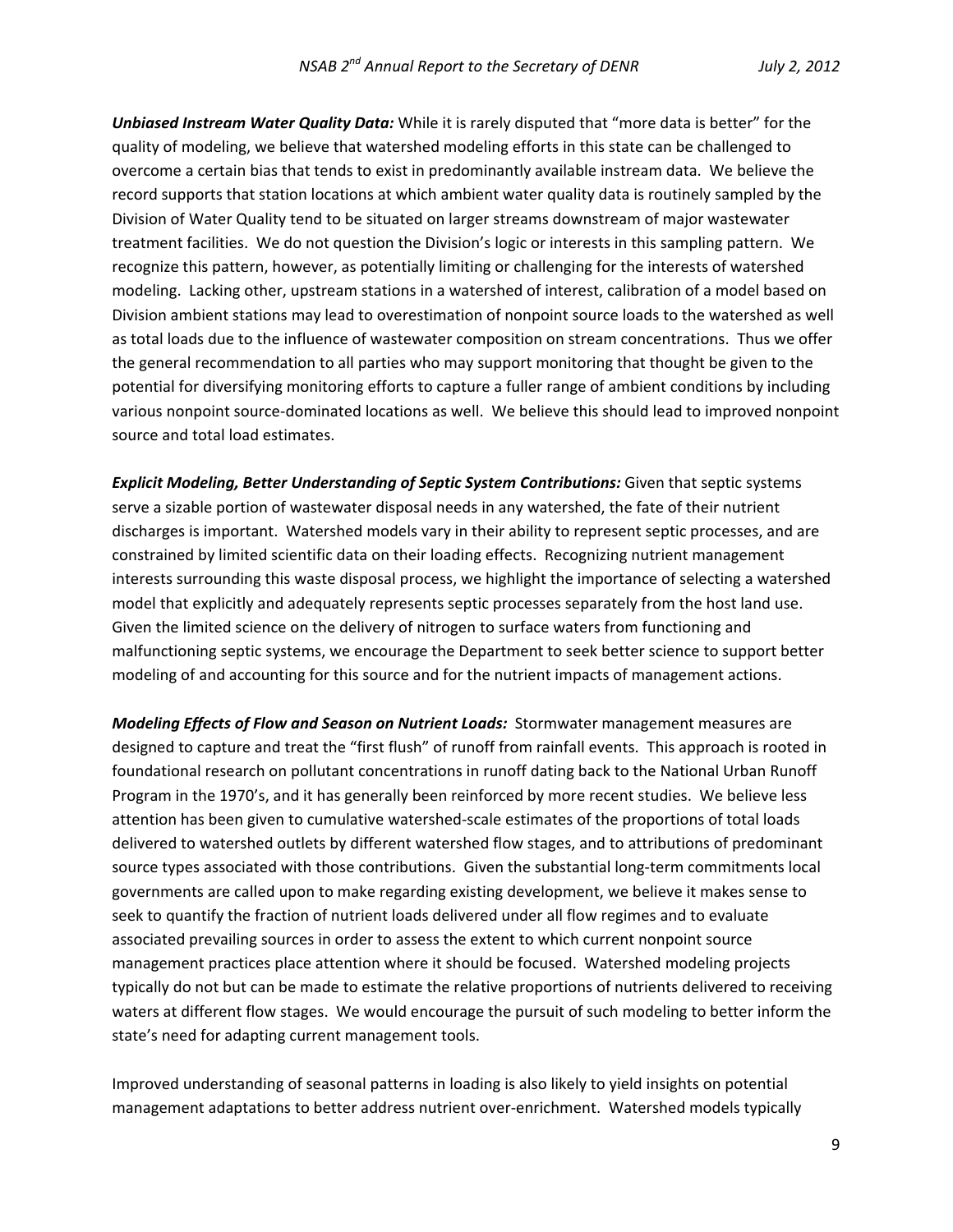produce seasonally aggregated loading estimates. We encourage the state to seek better understanding from modelers of the watershed sources and processes that drive these loading patterns.

*Higher Resolution Land Cover Data:* A key data element in modeling for these purposes is land cover. Various sources of land cover data exist, however the universally available, inexpensive sources are also coarse relative to the regulatory needs of the Jordan and Falls existing development requirements. Regulations need to provide adequate time, and the agency should seek sufficient funding to support the use of uniformly higher-resolution land cover data capturing appropriate time periods to facilitate more accurate attribution of jurisdiction nutrient loads. Thought should also be given to planning for periodic updates to such land cover data to enable periodic remodeling of watersheds to inform adaptive evaluations of progress.

#### **Other Needs Related to Modeling and Analytical Tools for Nutrient Control**

Perhaps the most pressing needs for regulated parties are those involved in developing credit accounting methods for nonpoint source measures other than conventional stormwater best management practices. The Board sees addressing those needs as an important part of its charge and will continue to work with Division staff to make gains on developing those tools as expeditiously as the requisite data and knowledge bases and resources allow. We discuss those needs in the attached guidance to affected parties. The recommendations here below raise larger issues that we believe the Department may have a role in addressing.

*Recognizing Gross Solids:* Research is revealing that larger‐size constituents of stormwater runoff, termed gross solids or bulk solids, can comprise a significant portion of stormwater nutrient loads, yet largely elude conventional water quality monitoring methods. Gross solids include not only trash but leaf litter, grass clippings and other large organic debris and sediments that typically travel as either floatables or bedload and that escape detection by automated monitoring equipment and grab sampling. A substantial portion of the nutrients in gross solids is likely delivered in available form to the water body of concern, making this constituent a significant and unquantified contributor to the over‐ enrichment of our nutrient sensitive waters. Early studies indicate that urban areas contribute more nutrients in the form of gross solids than in the dissolved and fine particulate forms that are normally monitored. While gross solids are largely a hidden load, they are also amenable to management and thus present a potentially meaningful improvement opportunity. Management practices can include improved street sweeping, clean‐up campaigns, end‐of‐pipe devices, catch basin inserts and vortex separators. Quantification of this constituent will be an important first step toward including its loads and load reductions in the nutrient regulatory framework.

*Coordinated Watershed‐Based Data Collection:* The inclusion of requirements for nutrient control from existing development in Jordan and Falls nutrient strategies has placed highly quantitative expectations on the field of watershed modeling. While the technology and science of this field continue to expand in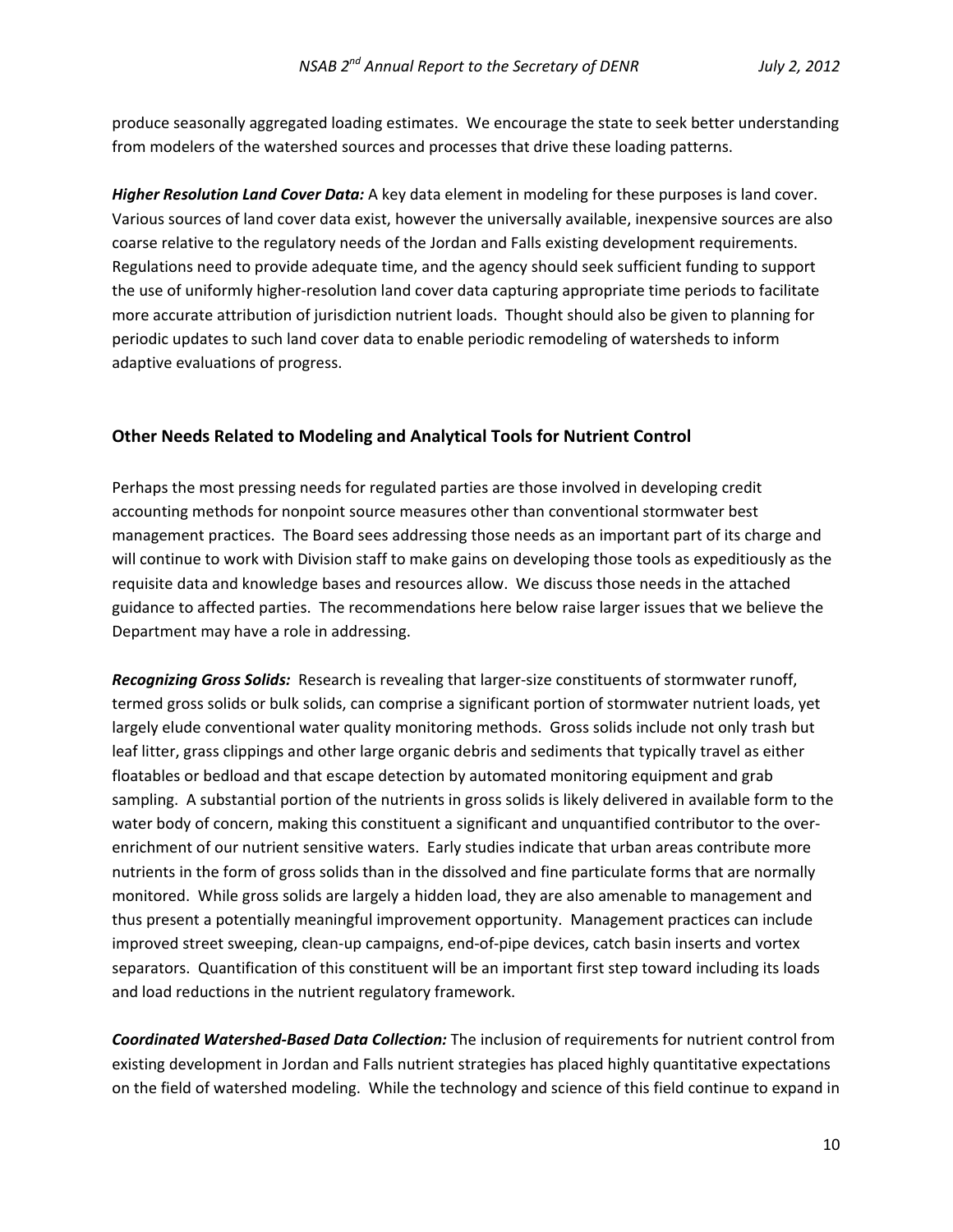very productive ways, it remains true that the accuracy and robustness of modeling results are limited in good part by the scope and quality of available data. Beyond the "more data is always better" notion, we believe that it would make sense to explore the potential for state, federal and local water quality sampling entities to pool resources in support of coordinated, watershed-based data collection to support watershed modeling for nutrient strategies. This is not to suggest that participating partners would be asked to compromise existing monitoring program objectives. But based on this Board's discussions over the last year regarding watershed modeling to support Jordan existing development requirements, local governments, in addition to the state, have a clear interest in obtaining the best estimates of their loading contributions and the most insights into effective management approaches as modeling can afford them. Coordinated sampling efforts using uniform protocols and organized around watersheds would facilitate higher quality load estimates. Local governments may see value in directing new resources toward such efforts, but better coordination of existing resources with state and federal programs and potentially universities would itself likely be a valuable improvement. Thus we raise the question of whether this emerging priority of large watershed nutrient strategies should merit exploration of this type of coordination. To minimize planning resource demands, this coordination could be carried out over time as a watershed-scale geographically sequenced process based on forecasts of future nutrient management needs.

*Project Feasibility Assessment Tools:* Local governments in North Carolina are beginning to recognize multiple benefits from 'retrofitting' of developed landscapes for water quality purposes, and have begun implementing a range of these projects. Not surprisingly, early experience is revealing some of the challenges associated with these endeavors. Some unforeseen issues can result in major setbacks. While guidance at the national level is rapidly evolving, the 'new' regulatory frontier created by the Jordan and Falls existing development requirements suggest that the Department could better support local implementation of these requirements by evaluating the current state of the practice here and elsewhere and developing state‐specific feasibility assessment guidance for affected parties.

*Reconsider Regulatory Barriers to Instream Structures:* In efforts to find workable, affordable solutions for affected parties, one tool that local governments on the Board believe can be very cost-effective involves the impoundment of smaller streams to allow the establishment of a variety of nutrientreducing environments. Opportunities for such applications may be fairly limited, but can be quite valuable where, for example, a stream has been channelized and disconnected from its floodplain, or in developed watersheds that lack retrofit opportunities other than low‐lying open space that would be best utilized for water quality purposes by a design utilizing an instream structure. Such structuring allows treatment of the drainage from a fairly large area at very low cost. It is our understanding that the existing climate is not open to entertaining such proposals. As an alternative, we see value in the state considering such proposals under close and conservative regulatory scrutiny. Such a process might reasonably benefit from the establishment of criteria defining geomorphologic, land use and other conditions that may be suitable for such applications.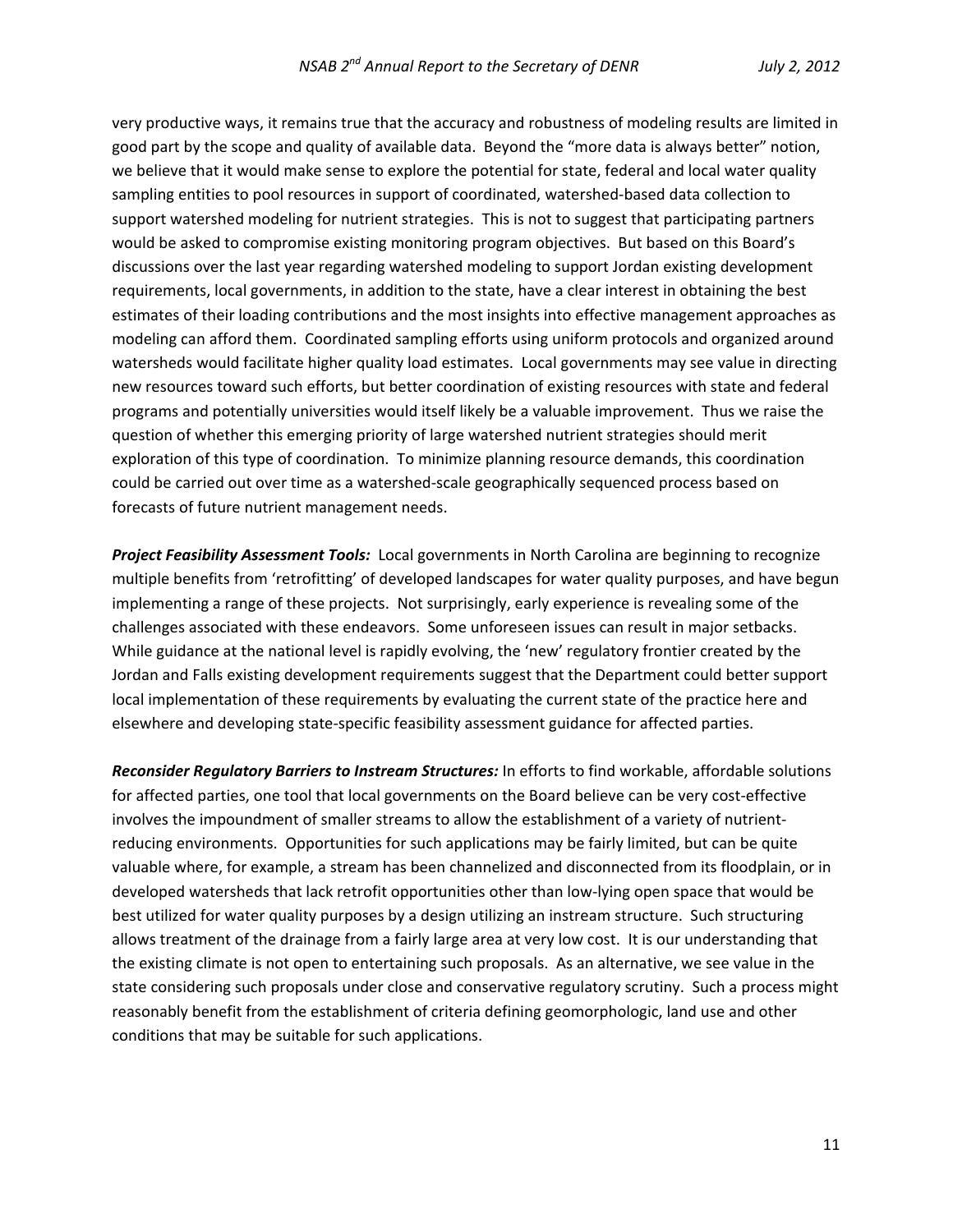#### **Next Steps**

The Board expects to advise Division of Water Quality staff on a number of activities to meet a July 2013 deadline for the Division to submit for Commission approval a model program for nutrient control from existing development under both the Jordan and Falls nutrient regulations.

- The Board's primary focus for the coming year will be to assist in establishment of credit accounting and design standards for the most promising non‐standard stormwater BMPs that have been identified. We will similarly seek to obtain approval for as many other, alternative nutrient‐reducing practices as feasible.
- The Board may advise the Division on its development of methods to account for discharging sand filters, malfunctioning septic systems, and leaking collection systems, which are to be included in the Falls model program.
- To foster the establishment of creditable practices, the Board will advise Division staff on the design of a more standardized process for obtaining Division approval of nutrient‐reducing measures. The Division intends to include this process in the model program.
- The Division will also seek advice from the Board on other elements that will be useful to include in the model program, such as ordinances.
- The Division may consult the Board on methods for assigning Stage I load reduction needs to local governments in the Falls watershed for inclusion in that model program.

In the coming year, the Board will also seek to set priorities for approval of additional load‐reducing actions beyond July 2013, and will likely identify research needs to support development of credit accounting in some cases. Candidate activities identified so far vary in complexity of need, and we expect the pursuit of accountable options to continue into the future, particularly where science is limiting.

The Board will continue to work with Division staff beyond July 2013 to establish additional and more cost‐effective options for load reduction. These actions will assist local programs, which are required to commence implementation in June 2015 or June 2018.

The Board will play an active role over the next year and a half in the development of the Jordan watershed model. We will provide recommendations to TJCOG and the Division on the choice of a consultant, on the final scope of consultant services, and will receive reports from, and interact with, the consultant at key points during model development.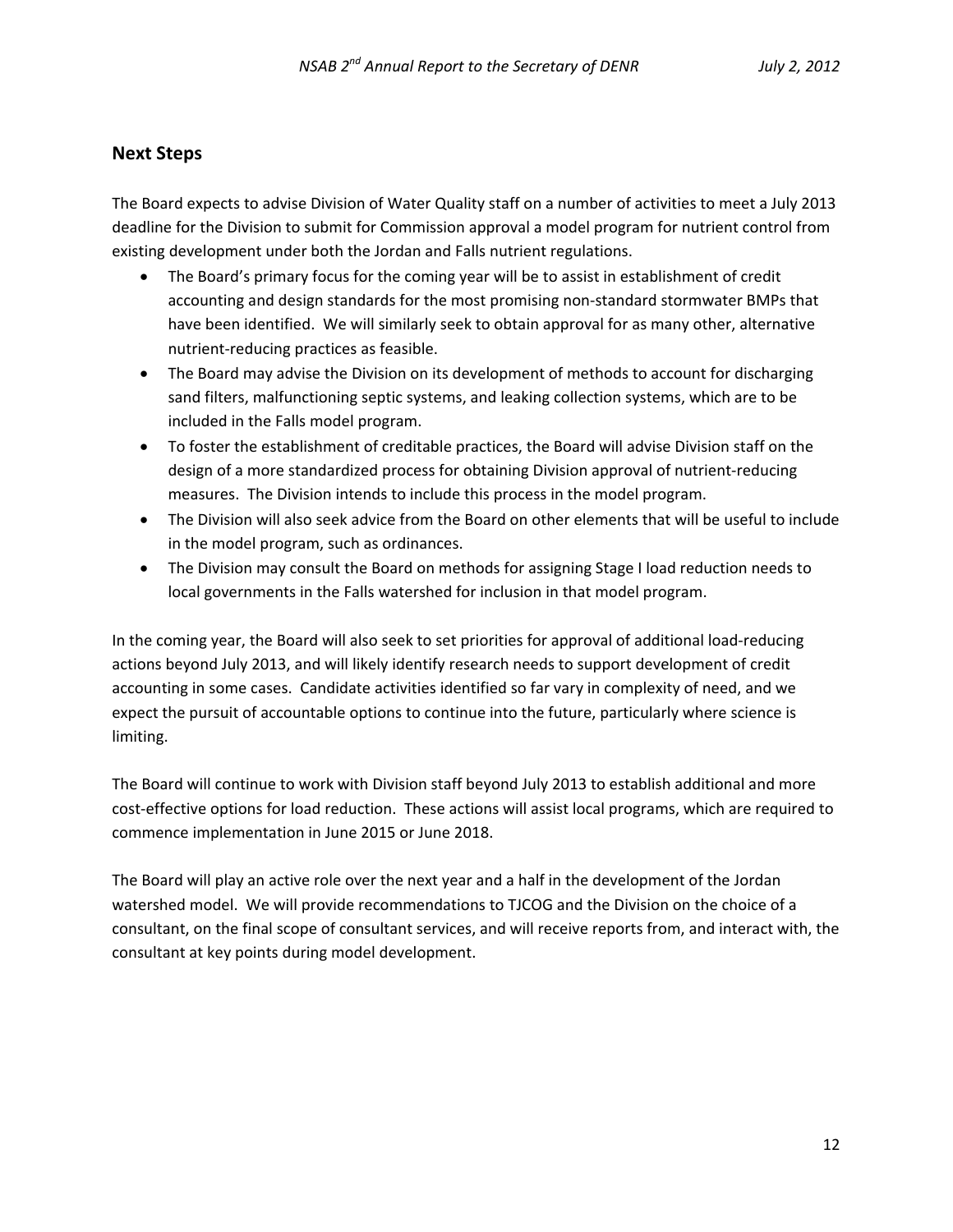### **Attachments**

- A. NSAB Composition and Member List
- B. Guidance on Nutrient Load‐Reducing Measures for Existing Development

For additional information, please see the Division of Water Quality's website for the Nutrient Scientific Advisory Board, which includes links to meeting agendas, minutes, and other relevant information: http://portal.ncdenr.org/web/wq/nutrient-scientific-advisory-board.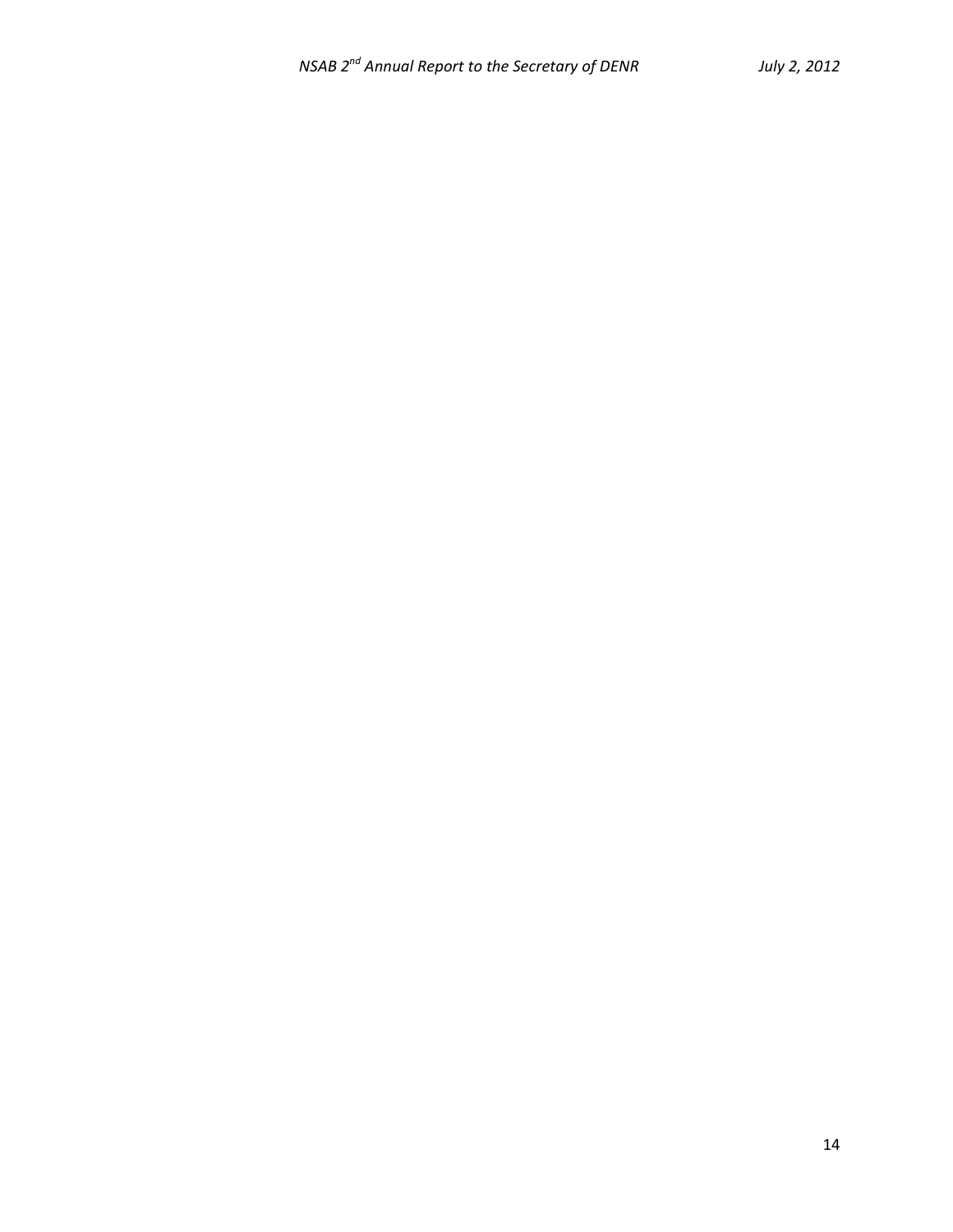### **Appendix A**

### **Composition and Membership of the Nutrient Scientific Advisory Board**

SL 2009‐216 (4)(a) calls for establishment of the Board and stipulates a membership of five to ten members with the expertise or experience quoted below. Names and affiliations of the members currently occupying the applicable seats are provided following each experience requirement.

*"(1) Representatives of one or more local governments in the Jordan Reservoir watershed. Local government representatives shall have experience in stormwater management, flood control, or management of a water or wastewater utility."*

- 1. John Cox ‐ City of Durham
- 2. Trish D'Arconte ‐ Town of Chapel Hill
- 3. Matt Flynn Town of Cary
- 4. Josh Johnson ‐ Cities of Mebane and Graham, Towns of Elon and Gibsonville
- 5. Michael Layne ‐ City of Burlington
- 6. David Phlegar ‐ City of Greensboro

*"(2) One member with a least 10 years of professional or academic experience relevant to the management of nutrients in impaired water bodies and possessing a graduate degree in a related scientific discipline, such as aquatic science, biology, chemistry, geology, hydrology, environmental science, engineering, economics, or limnology."*

7. Dr. Lawrence Band – UNC Institute of the Environment

*"(3) One professional engineer with expertise in stormwater management, hydrology, or flood control."*

8. Dr. Bill Hunt ‐ NCSU Department of Biological and Agricultural Engineering

*"(4) One representative of the Department of Transportation with expertise in stormwater management."*

9. Matt Lauffer – NC DOT Hydraulics Unit

*"(5) One representative of a conservation organization with expertise in stormwater management, urban landscape design, nutrient reduction, or water quality."*

10. Grady McCallie – NC Conservation Network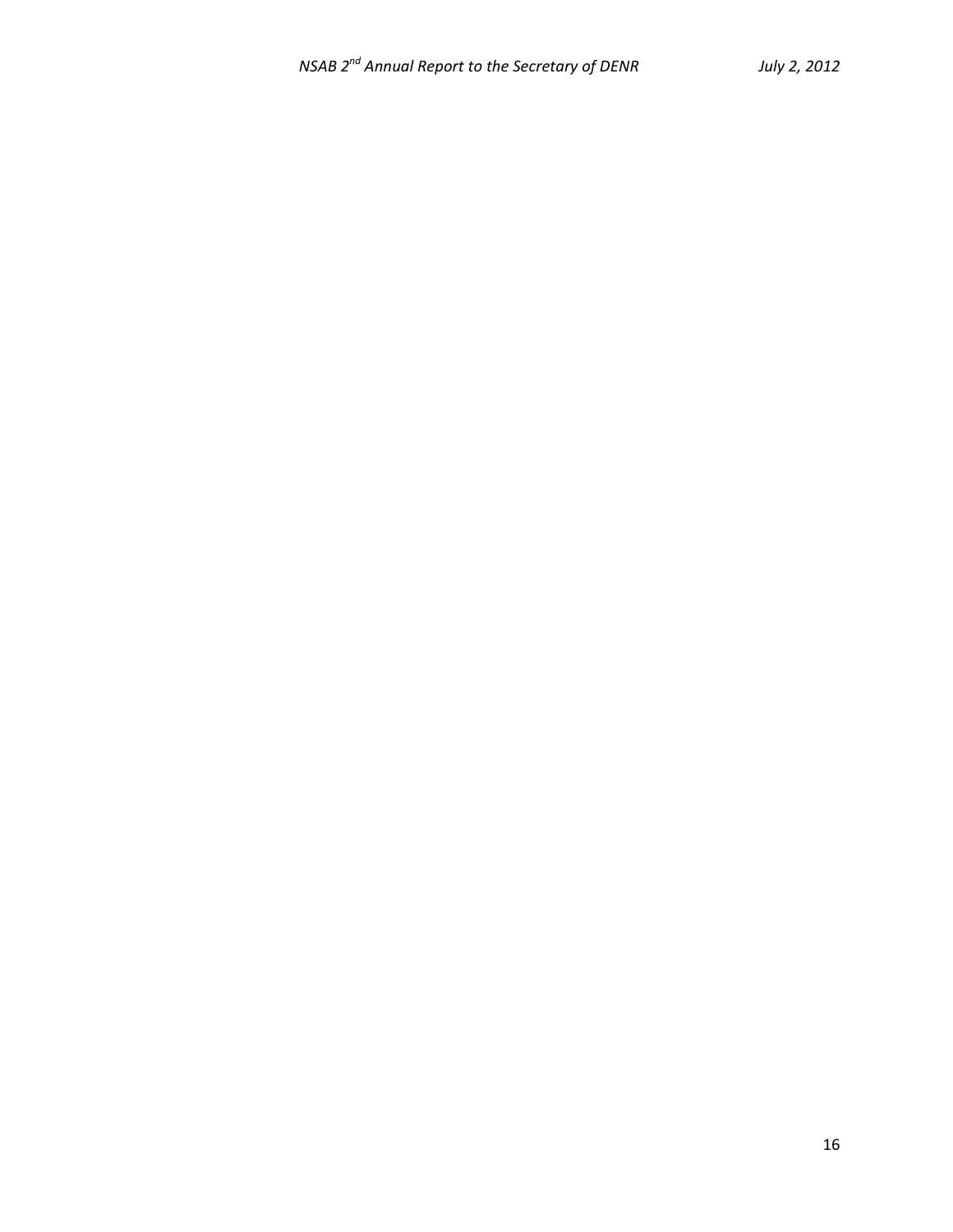### **Appendix B**

### **Guidance on Nutrient Load‐Reducing Measures for Existing Development**

#### **Introduction**

This guidance identifies practices that are currently available to local governments and other parties subject to existing development requirements of the Jordan and Falls nutrient strategies for reducing nutrient loads from developed lands. The Nutrient Sensitive Waters Scientific Advisory Board, established under Session Law 2009‐216, collaborated with Division of Water Quality staff to develop this guidance as required by the session law. While formal approval of these practices is the responsibility of the NC Environmental Management Commission and is scheduled for July 2013 as part of a model program for existing development, the Board understands that the practices identified as available in this guidance will be included in that model program. This guidance also identifies the load reduction credit assignment methods currently supported by the Division of Water Quality for these practices, and calculates ranges of potential load reductions produced by these methods. Costs for installation and maintenance of practices are drawn from published reports and combined with load reduction ranges to provide ranges of cost‐effectiveness. Other benefits of practices are identified and discussed, and information on the feasibility of implementing practices is summarized.

Beyond the currently creditable measures recognized here, the Board has identified a range of additional measures that will be evaluated for credit potential. Those measures are also identified in this guidance. They range widely in their potential for near‐term creditability. We will continue to work with the Division to expand the set of approved practices for nutrient purposes, and have identified a subset of additions for inclusion in the Division's model program scheduled for July 2013 Commission approval. Certain other practices will likely be completed in the foreseeable future beyond July 2013.

The Board recognizes the precedent‐setting nature of existing development stormwater requirements in this state and our role in providing direction and tools for local governments and state and federal entities in Jordan and Falls Lake watersheds and potentially beyond. We share the keen interest of affected parties in having additional, more cost‐effective and diverse options for addressing load reduction needs for existing development and we are committed to securing such measures in as timely a manner as possible.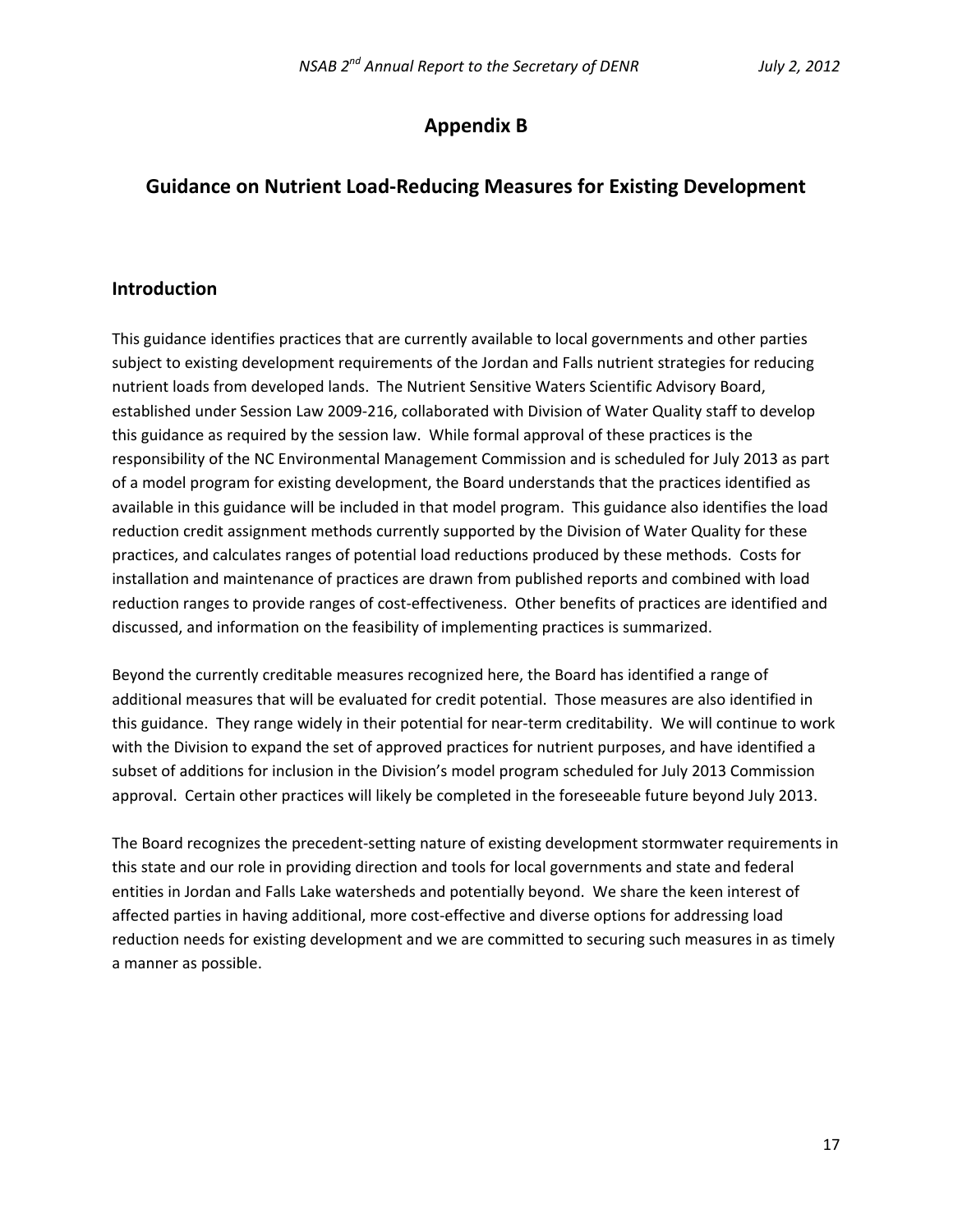#### **Background**

Session Laws 2009‐216 and 2009‐484 established staged implementation requirements for local governments and state and federal entities in the Jordan Lake watershed, aimed at reducing nutrient loading from existing developed lands. In addition, given the precedent‐setting nature of the requirements in this evolving area of technology, the drafters of the session law felt it was important to include a process for evaluating current practice and providing guidance to local governments in Jordan and other watersheds that may face similar requirements in the future. Therefore, SL 2009‐216 also established a Scientific Advisory Board for nutrient‐impaired waters. As specified in the legislation, six of the Board's ten members are representatives of local governments in the Jordan Lake watershed, while the remainder represent DOT, the conservation community, water quality science and stormwater engineering expertise (see Attachment A for Board composition and membership).

The Board is charged with completing certain tasks by July 2012 that will facilitate stormwater management on existing development in the state:

- *(1) Identify management strategies that can be used by local governments to reduce nutrient loading from existing development.*
- *(2) Evaluate the feasibility, costs, and benefits of implementing the identified management strategies.*
- *(3) Develop an accounting system for assignment of nutrient reduction credits for the identified management strategies.*
- *(4) Identify the need for any improvements or refinements to modeling and other analytical tools used to evaluate water quality in nutrient‐impaired waters and nutrient management strategies.*

In both the Jordan and Falls watersheds, the products of these tasks will be used by the Department to develop a model program for EMC approval by July 2013. In the Falls watershed, local governments will use the model program to prepare and submit programs for Division review in January 2014, while the local governments simultaneously begin implementing those programs. In the Jordan watershed, the model program will be used by local governments in the Upper New Hope subwatershed to develop and implement their programs as early as 2014, contingent upon results of monitoring in the corresponding arm of Jordan Lake to be reported by the Division in March 2014. Haw and Lower New Hope subwatershed communities in the Jordan watershed face corresponding requirements based on March 2017 monitoring results.

This guidance addresses Items (1) through (3) above, and is provided as Appendix B to the Board's  $2^{nd}$ annual report to the Secretary of the Department of Environment and Natural Resources. The Board's recommendations addressing Item (4) are offered primarily for the Department's consideration, and thus are provided in the body of the annual report.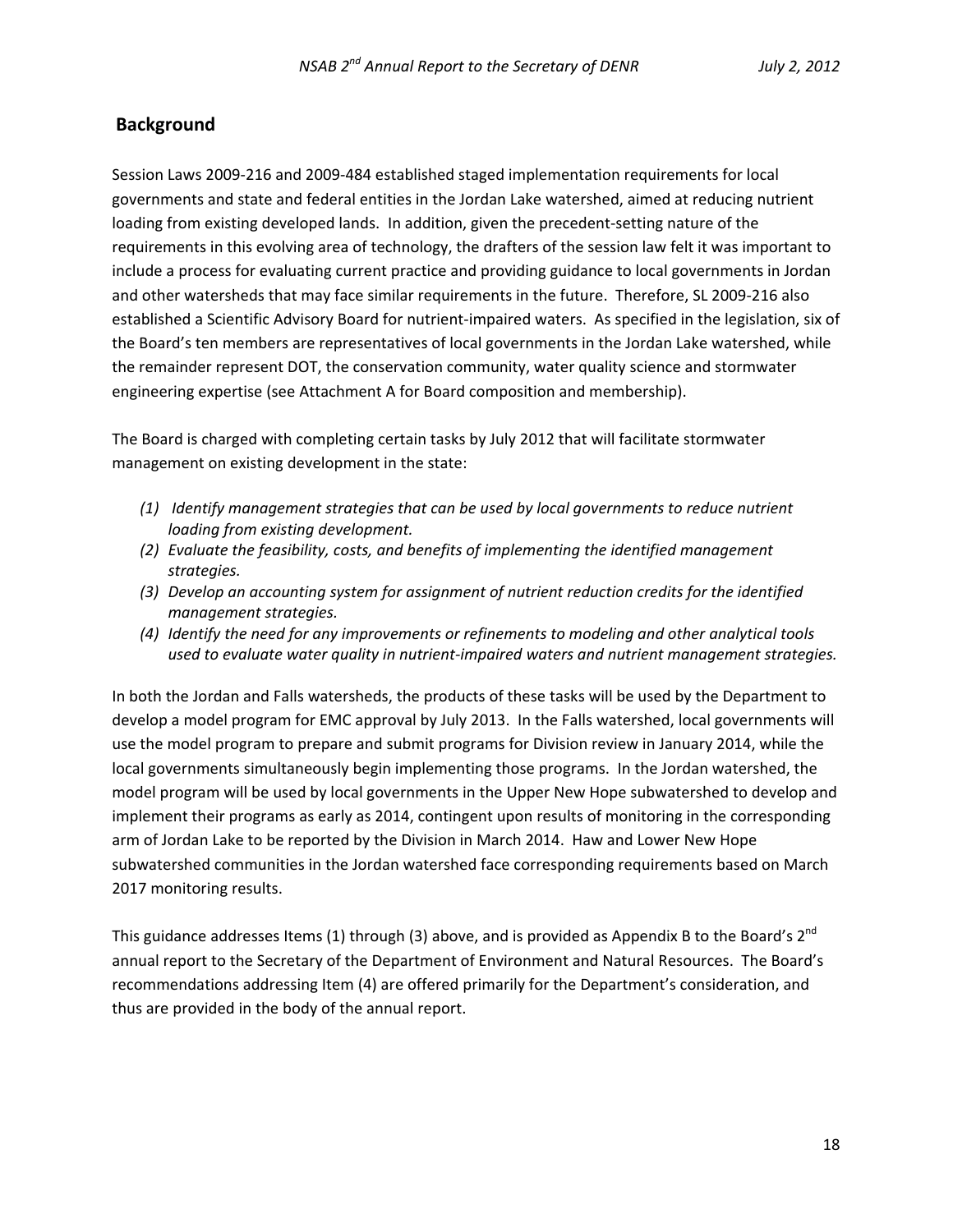#### **Available Nutrient Load‐Reducing Measures and Credit Accounting**

Session Law 2009‐216 tasked the Board with identifying management strategies that can be used by local governments to reduce nutrient loading from existing development toward meeting nutrient strategy regulatory requirements. At present, the available options are those currently used to meet new development requirements as well as certain procedural measures involving developed and developing lands. These measures have established accounting methods for estimating load reductions, and substantial improvements to the central accounting tool were recently approved by the Environmental Management Commission.

The Board anticipates that additional load‐reducing options will become available in the near future. The primary focus during our first two years of activity has been to guide development of a watershed model that will yield assignments of existing development load allocations and load reduction requirements to local jurisdictions and state and federal entities in the Jordan Lake watershed. A contract has now been initiated for this modeling, and the Board and Division are finalizing selection of a consultant to carry out the modeling over the next year and a half. With that process launched, the Board will now devote its primary attention to guiding development of additional measures and their accounting. Specifics of upcoming activities are provided in the sections that follow.

#### **Structural Stormwater Practices (Stormwater BMPs)**

Structural stormwater practices currently in use for new development load reduction are equally suitable for existing development. Table 1 below identifies these practices and associated accounting methods approved by the Commission. Most of these measures can be found in the Division's Stormwater Best Management Practices Manual and are used to meet new development requirements under Neuse and Tar‐Pamlico nutrient strategies. These practices will also be used to meet new development requirements of the Jordan and Falls rules, which are scheduled for local implementation beginning in July through late 2012. The accounting tool for most of these measures, the Jordan/Falls Nutrient Load Accounting Tool, was developed by stormwater researchers with the NCSU Biological and Agricultural Engineering Department, and was approved by the Commission in March 2011 as the compliance tool for new development activities in the Jordan and Falls watersheds.

A challenge with applying stormwater BMPs to existing developed landscapes is that drainage and space constraints can result in practices being undersized or oversized for the available catchment. An innovation incorporated in the Jordan/Falls tool is the option of oversizing or undersizing BMPs for commensurate additional or reduced nutrient reduction credit. The Board considers this a valuable addition for existing development purposes. The tool can be found at http://portal.ncdenr.org/web/jordanlake/implementation-guidance-archive.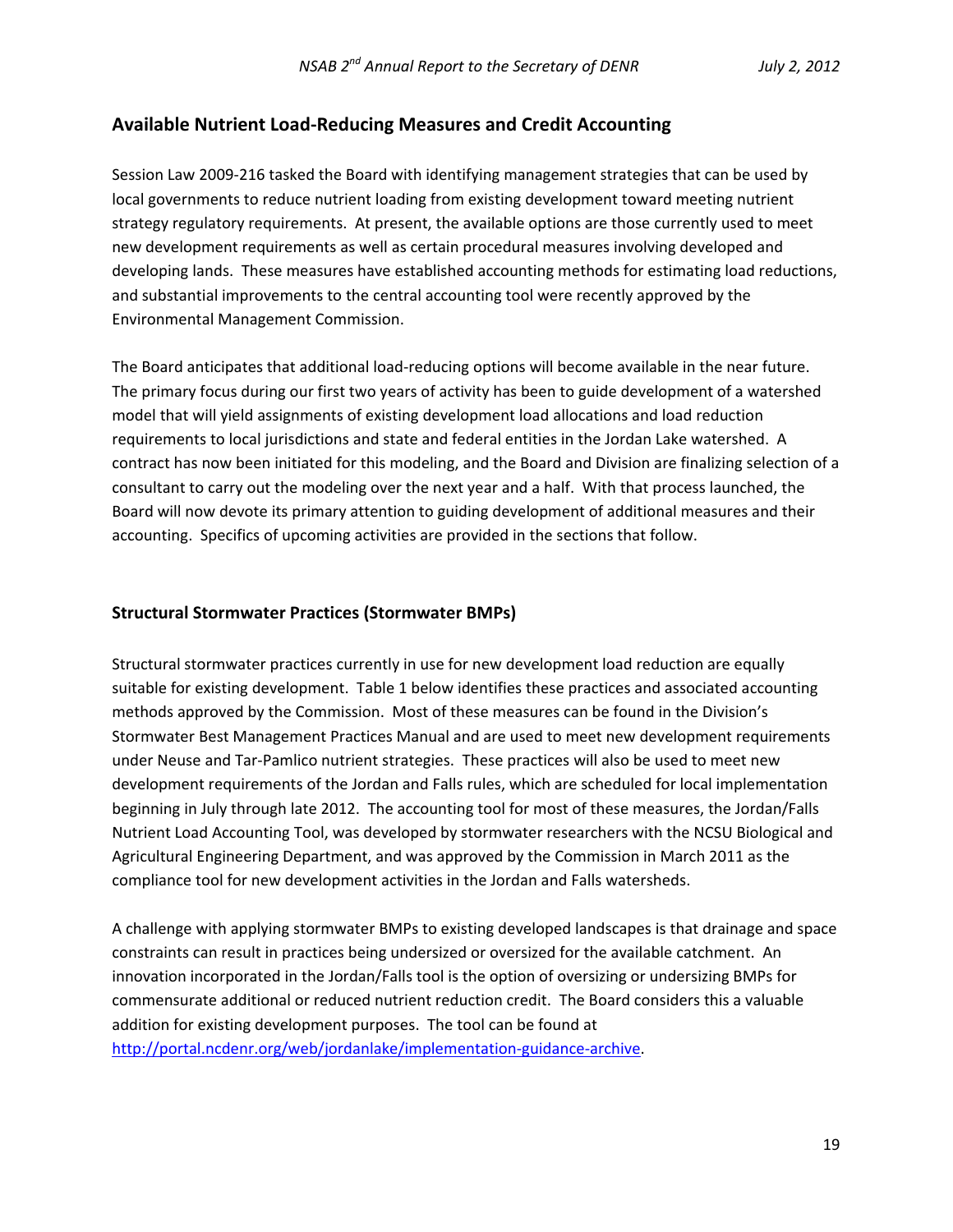To help gauge the relative benefit of stormwater BMPs, Table 1 includes for each one ranges of estimated percent removal efficiency of nitrogen and phosphorus that result from applying the Jordan/Falls Tool to the full range of possible development land cover types, from zero to 100% impervious. This is detailed further in the "Load Reduction Cost Effectiveness" section.

The Jordan existing development session law includes a requirement that load assignments be set and load reductions be calculated and judged in terms of delivered‐to‐lake values. The original Jordan watershed model included delivery factors for all 58 14‐digit hydrologic units comprising the Jordan watershed. Table 1 identifies these delivery factors as appropriate for estimation of delivered fractions of at‐source N and P loads produced by the Jordan/Falls Tool. The Division does not propose the use of delivery factors in the Falls watershed. Assessment made as part of the Falls watershed modeling found that nutrient delivery differences were sufficiently small from disparate points within that watershed, which is roughly half the size of Jordan and more concentrically shaped, to reasonably forego the additional regulatory complication involved with applying delivery factors.

#### **Other Available Load‐Reducing Measures**

In additional to conventional stormwater BMPs, Table 1 identifies a number of other practices that may be available to affected parties. Several are procedural options for local governments, while others identify creditable modifications to developed or other land covers.

#### *Procedural Practices:*

- o Redevelopment projects that exceed land disturbance thresholds and increase built‐upon area are required by state new development rules to reduce loads. In these cases, by implementing state requirements loads are being reduced from existing developed lands, and local governments and state or federal entities may credit those net reductions towards their existing development needs. Over time, a local government could make substantial progress toward existing development goals.
- o Local governments could also go beyond state minimums on redevelopment and require through ordinance load reductions on redevelopment that does not increase built‐upon area. Again the local government could retain the net load reductions from the previously developed condition toward existing development needs.
- o Local governments could by ordinance set more stringent loading rate targets for new development than those required by the state and retain the 'extra' reductions toward existing development needs. This would include obtaining treatment on development projects that fall below the state's new development loading rate targets without treatment. This option would be more feasible for Lower New Hope and Haw watershed communities, where state loading rate targets are not particularly stringent.
- o Local governments could adopt ordinances that require treatment on other new development that is not required to treat under the state's new development rules. This would include development that does not exceed land disturbance thresholds or projects that would be vested under the state's implementation timeframes.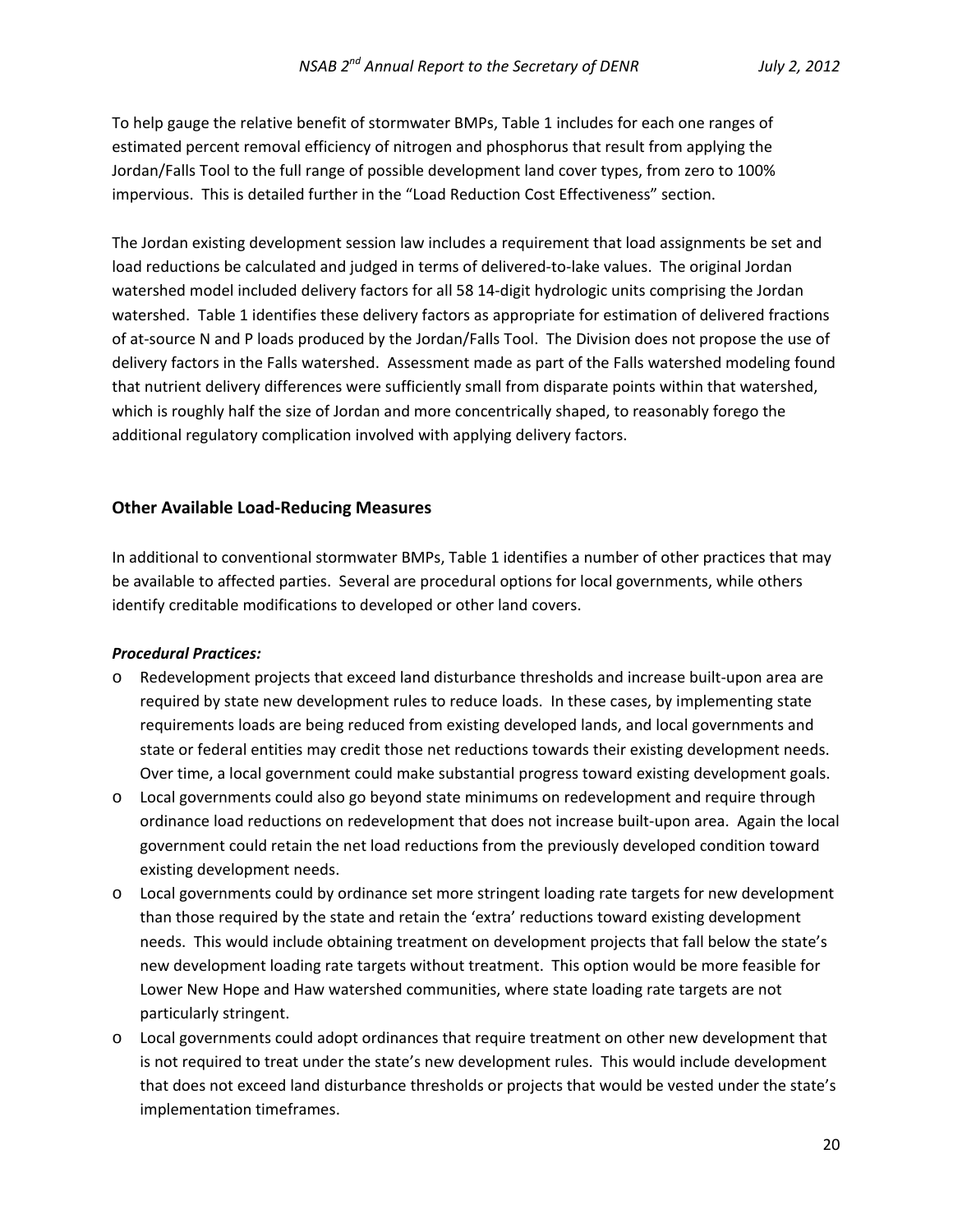o Local governments could purchase nutrient reduction credits from private banks or the NC Ecosystem Enhancement Program.

#### *Land Cover Modification Practices:*

- o Removal of existing impervious cover or replacement of existing pavement with permeable pavement would decrease runoff and increase infiltration, decreasing nutrient loading. Local governments could seek such opportunities on lands they control or on private lands. To facilitate such projects, communities could revisit parking requirements in existing ordinances for the potential to reduce mandates, to allow for shared parking, or other approaches.
- o Reforestation of managed open space on developed lands combined with protection through conservation easement or other protective instrument could decrease runoff and nutrient loading. Using the Jordan/Falls Tool, the load reductions attributed to conversion of managed landscape to forest are over 50% for both nitrogen and phosphorus.

#### *Riparian Buffer Restoration:*

Local governments and state and federal entities may restore riparian buffers on developed or agricultural lands where riparian zones are currently under cultivation or other managed vegetative cover. Buffers restored to meet other regulatory mitigation requirements may not also be credited for existing development purposes. Nutrient load reductions are estimated using the Division's credit yield calculation method, available at http://portal.ncdenr.org/web/wq/nutrient‐offset‐practices.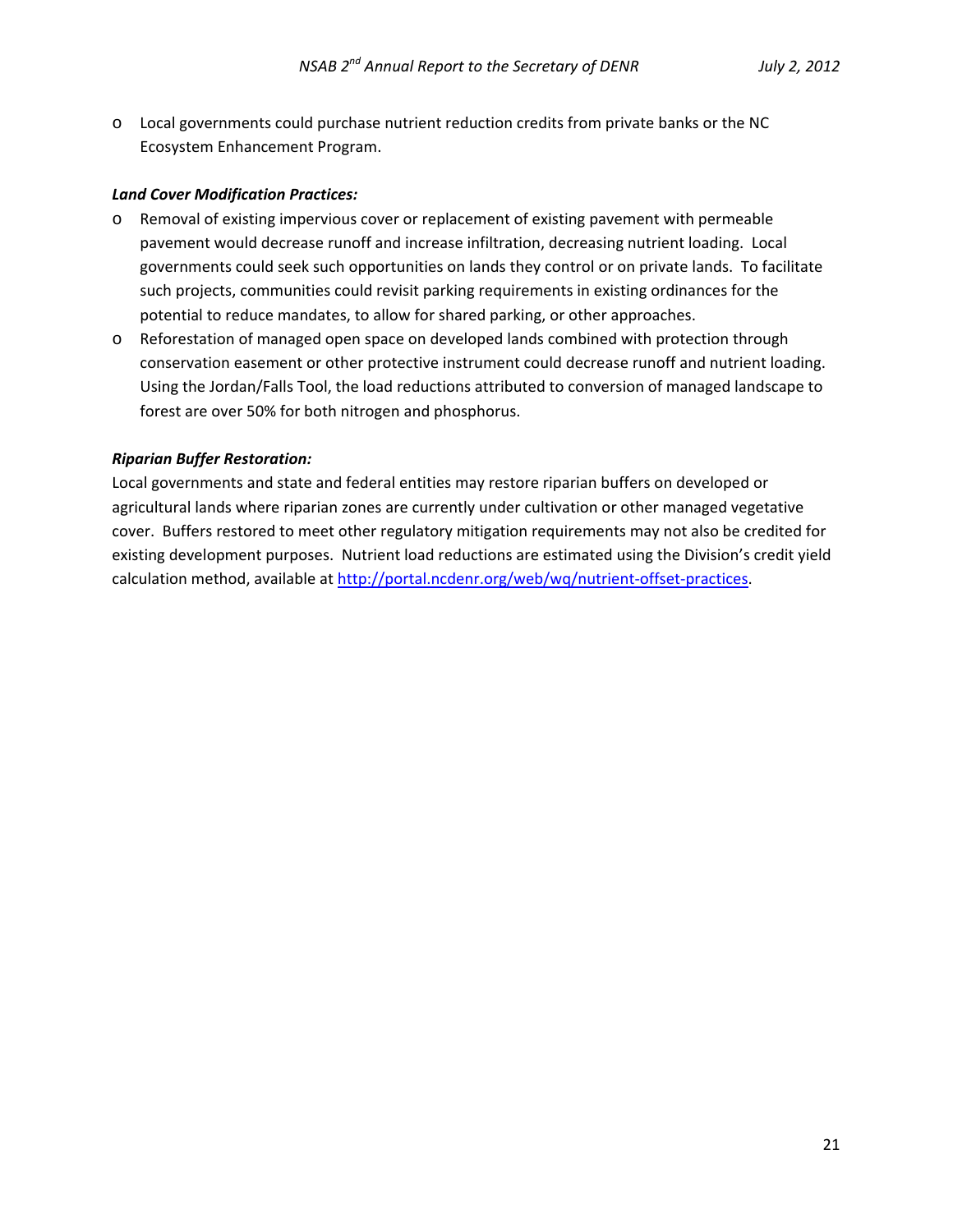|  | Table 1. Load-Reducing Practices with DWQ-Approved Accounting |  |  |  |  |
|--|---------------------------------------------------------------|--|--|--|--|
|--|---------------------------------------------------------------|--|--|--|--|

| Practice <sup>1</sup>                                    | <b>Accounting Method</b>                  | <b>Removal</b><br><b>Efficiency</b>                                     | <b>Description</b>                                                                                                                                                                                                                                                                                                                      |
|----------------------------------------------------------|-------------------------------------------|-------------------------------------------------------------------------|-----------------------------------------------------------------------------------------------------------------------------------------------------------------------------------------------------------------------------------------------------------------------------------------------------------------------------------------|
| <b>Stormwater Wetland</b>                                | Jordan/Falls $Tool2 +$<br>DF <sup>3</sup> | $TN = 32 - 56%$<br>$TP = 61 - 86\%$                                     | Runoff routed to BMP, treated<br>$\bullet$<br>Fixed effluent concentration<br>$\bullet$<br>Volume reduction via ET, infiltration<br>$\bullet$                                                                                                                                                                                           |
| <b>Bioretention w/IWS</b><br><b>Bioretention w/o IWS</b> | Jordan/Falls $Tool2 +$<br>DF <sup>3</sup> | $TN = 61-73%$<br>$TP = 61 - 84\%$<br>$TN = 48 - 66%$<br>$TP = 49 - 80%$ | $\epsilon$<br>$\bullet$<br>$\zeta\,\zeta$<br>$\zeta\,\zeta$<br>Internal Water Storage improves N removal<br>$\bullet$                                                                                                                                                                                                                   |
| <b>Wet Detention Basin</b>                               | Jordan/Falls $Tool2 +$<br>DF <sup>3</sup> | $TN = 28 - 52%$<br>$TP = 34 - 76%$                                      | $\epsilon$<br>$\zeta\,\zeta$<br>$\zeta\,\zeta$                                                                                                                                                                                                                                                                                          |
| <b>Sand Filter</b>                                       | Jordan/Falls $Tool2 +$<br>DF <sup>3</sup> | $TN = 30 - 55%$<br>$TP = 17 - 75%$                                      | $\epsilon$<br>$\zeta\,\zeta$<br>$\zeta \zeta$                                                                                                                                                                                                                                                                                           |
| Level Spreader +<br><b>Filter Strip</b>                  | Jordan/Falls $Tool2 +$<br>DF <sup>3</sup> | $TN = 48 - 66%$<br>$TP = 43 - 88%$                                      | $\zeta\,\zeta$<br>$\zeta \zeta$<br>66                                                                                                                                                                                                                                                                                                   |
| <b>Dry Extended</b><br><b>Detention Basin</b>            | Jordan/Falls $Tool2 +$<br>DF <sup>3</sup> | $TN = 8 - 41\%$<br>$TP = -21 - 75%$                                     | $\zeta\,\zeta$<br>$\bullet$<br>$\zeta \zeta$<br>Volume reduction via ET, infiltration in Coastal<br>$\bullet$<br>Plain/Sandhills                                                                                                                                                                                                        |
| <b>Grassed Swale</b>                                     | Jordan/Falls $Tool2 +$<br>DF <sup>3</sup> | $TN = 8 - 50%$<br>$TP = -59 - 78%$                                      | $\epsilon$<br>$\bullet$<br>$\zeta\,\zeta$<br>Volume reduc via ET, infiltration CP/Sandhills<br>$\bullet$                                                                                                                                                                                                                                |
| <b>Green Roof</b>                                        | Jordan/Falls $Tool2 +$<br>DF <sup>3</sup> | $TN = 50 - 51\%$<br>$TP = 48 - 76%$                                     | Direct precipitation to BMP<br>$\bullet$<br>No nutrient treatment - fixed effluent<br>$\bullet$<br>concentration equal to roof EMC<br>Volume reduction via ET<br>$\bullet$<br>Can be routed to stormwater system (see<br>$\bullet$<br>Rainwater Harvesting)                                                                             |
| <b>Permeable Pavement</b><br>- CP/Sandhills              | Jordan/Falls $Tool2 +$<br>DF <sup>3</sup> | $TN = -10 - 35%$<br>$TP = -82\% - 65\%$                                 | Direct precipitation, option of routed runoff<br>$\bullet$<br>Currently case-by-case approval, soil infiltration<br>$\bullet$<br>> 0.52 in/hr - Coastal Plain/Sandhills<br>No nutrient treatment - fixed effluent<br>$\bullet$<br>concentration equal to parking lot EMC<br>Volume reduction via infiltration CP/Sandhills<br>$\bullet$ |

 $1$  To qualify, practices shall meet design specifications in current version of DWQ Stormwater BMP Manual except as noted.  $2$  Jordan/Falls Lake Stormwater Nutrient Load Accounting Tool, approved by NC EMC March 2011 for load compliance accounting under Jordan & Falls New Development rules. Uses the Simple Method, does not account for stormwater routing. Recommended only for catchments  $\leq 1$ mi<sup>2</sup> (640 acres).

 $3$  For Jordan watershed applications only, nonpoint source N, P delivery factors translating 14-digit HU loads to lake-delivered loads. Estimated with SPARROW-based Stream Network Delivery Model by Tetra Tech, Inc. for DWQ. Approved by NC EMC 11/03. Delivery factors available at http://portal.ncdenr.org/web/jordanlake/home.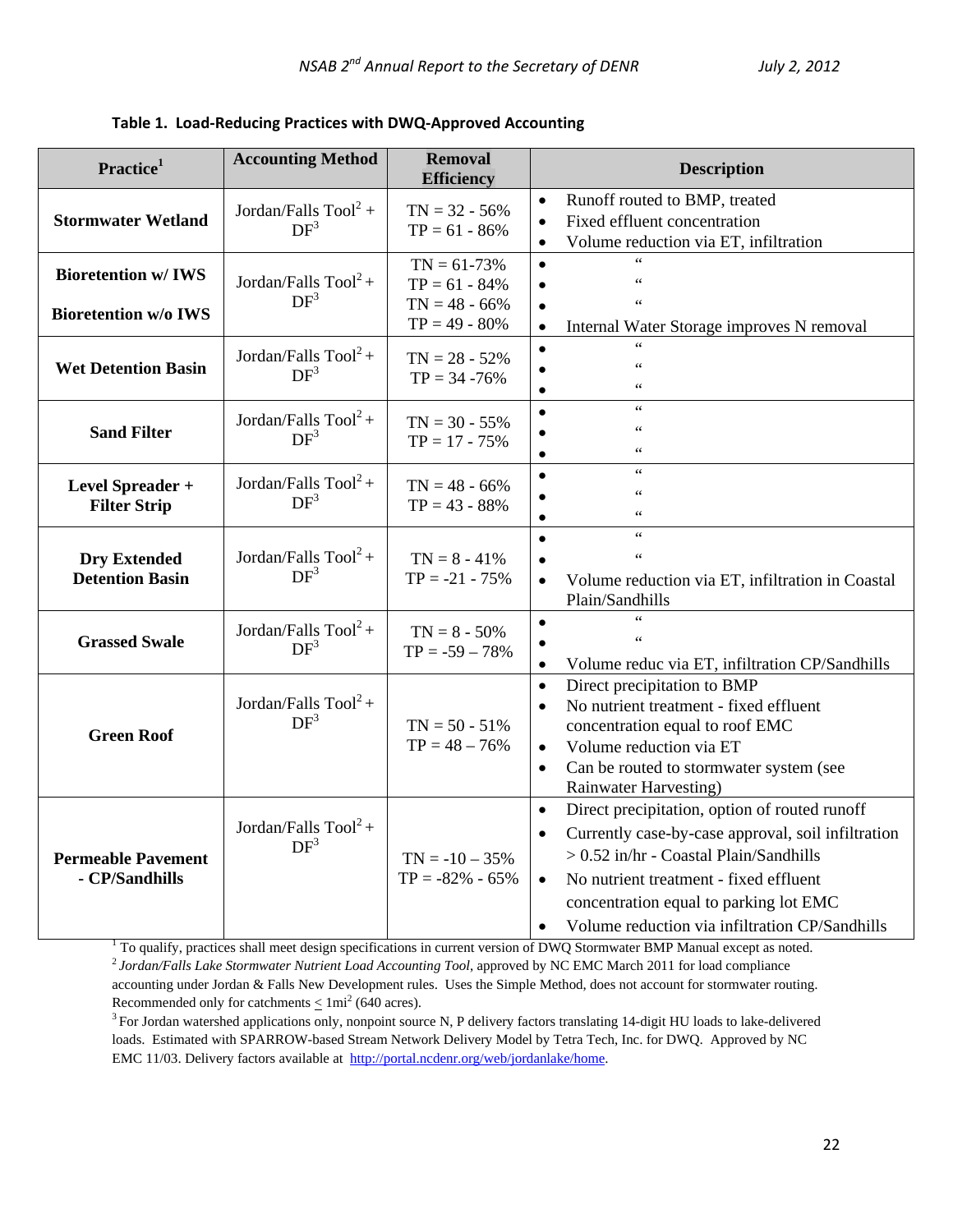|  | Table 1 (continued). Load-Reducing Practices with DWQ-Approved Accounting |  |  |
|--|---------------------------------------------------------------------------|--|--|
|--|---------------------------------------------------------------------------|--|--|

| Practice <sup>1</sup>                                                                                                            | <b>Accounting Method</b>                                                 | <b>Description</b>                                                                                                                                                                                                                                                                                                                                                                                                                                    |
|----------------------------------------------------------------------------------------------------------------------------------|--------------------------------------------------------------------------|-------------------------------------------------------------------------------------------------------------------------------------------------------------------------------------------------------------------------------------------------------------------------------------------------------------------------------------------------------------------------------------------------------------------------------------------------------|
| (Rooftop) Rainwater<br><b>Harvesting</b><br>(See also Table 2a)                                                                  | Jordan/Falls $Tool2 +$<br>DF <sup>3</sup>                                | <b>DWQ Technical Guidance Memo:</b><br>Runoff routed to storage, then to dedicated use<br>$\bullet$<br>Case-by-case approval, incl. dedicated end use<br>$\bullet$<br>No nutrient reduction by roof - fixed effluent<br>$\bullet$<br>concentration equal to roof EMC<br>Treatment/volume reduction are use-specific<br>$\bullet$<br>If stormwater BMP used, storage reduces size<br>$\bullet$<br>Dedicated use may not be vegetated area<br>$\bullet$ |
| <b>Require Treatment of New</b><br><b>Development Where DWQ</b><br><b>Does Not</b>                                               | Jordan/Falls $Tool2 +$<br>DF <sup>3</sup>                                | Require treatment on new development that DWQ<br>New D rule does not require, i.e. not above loading<br>rate targets or land disturbance thresholds, or vested                                                                                                                                                                                                                                                                                        |
| <b>Overtreatment of New</b><br><b>Development</b>                                                                                | Jordan/Falls $Tool2 +$<br>DF <sup>3</sup>                                | Require development to meet loading rate targets<br>below New Development Rule requirements.                                                                                                                                                                                                                                                                                                                                                          |
| <b>Load Reduction on</b><br>Redevelopment                                                                                        | Jordan/Falls $Tool2 +$<br>DF <sup>3</sup>                                | Quantify net load reduction credit on<br>1.<br>redevelopment that increases BUA and is thus<br>required to treat under New Development Rule.<br>Require treatment on redevelopment that is not<br>2.<br>otherwise required to treat under New<br>Development rule - no increase in BUA or below<br>land disturbance thresholds.                                                                                                                       |
| <b>Removal of Impervious</b><br><b>Surface</b>                                                                                   | Jordan/Falls $Too1^2 +$<br>DF <sup>3</sup>                               | Replace impervious with pervious cover, increasing<br>infiltration and decreasing runoff.                                                                                                                                                                                                                                                                                                                                                             |
| <b>Restoration of Riparian</b><br><b>Buffer</b><br>(See Also Table 2b)                                                           | DWQ Credit Yield<br>Calculation <sup>4</sup> + $DF^3$                    | Diffuse inflow required, e.g. level spreader<br>$\bullet$<br>Load reduction via up to 3 mechanisms:<br>$\bullet$<br>1. Treatment of catchment drainage<br>2. Treatment of overbank flooding<br>3. Land conversion of buffer footprint<br>Mitigation under Buffer Rule not eligible.<br>$\bullet$<br>Buffer required on New Development ineligible.                                                                                                    |
| <b>Upland Reforestation on</b><br><b>Developed Land</b><br>(See also Table 2b)                                                   | Jordan/Falls $Tool2 +$<br>DF <sup>3</sup>                                | Requires conservation easement or other protective<br>covenant.                                                                                                                                                                                                                                                                                                                                                                                       |
| <b>Payment to EEP or Private</b><br><b>Bank</b><br>$1\,\mathrm{T}_{\Omega}$ qualify programs shall meet decian specifications in | DWQ Credit Yield<br>Calculation $4$ or<br>Jordan/Falls Tool <sup>2</sup> | Calculation method dependent on practice. See<br>above.<br>ment version of DWO Stemmyster DMD Menuel executes noted                                                                                                                                                                                                                                                                                                                                   |

 $2$  Jordan/Falls Lake Stormwater Nutrient Load Accounting Tool, approved by NC EMC March 2011 for load compliance accounting under Jordan & Falls New Development rules. Uses the Simple Method, does not account for stormwater routing. Recommended only for catchments  $\leq 1$ mi<sup>2</sup> (640 acres).

<sup>3</sup> For Jordan watershed applications only, nonpoint source N, P delivery factors translating 14-digit HU loads to lake-delivered loads. Estimated with SPARROW-based Stream Network Delivery Model by Tetra Tech, Inc. for DWQ. Approved by NC EMC 11/03. Delivery factors available at http://portal.ncdenr.org/web/jordanlake/home. 4

 ${}^{4}N$  and P load reduction estimate for riparian buffer restoration, developed by DWQ and NCWRP, 1998. Used as credit value in setting of EEP and private bank nutrient offset rates for buffer restoration under stormwater rules for Neuse, Tar-Pamlico, Jordan and Falls watersheds. Available at http://portal.ncdenr.org/web/wq/nutrient-offset-practices.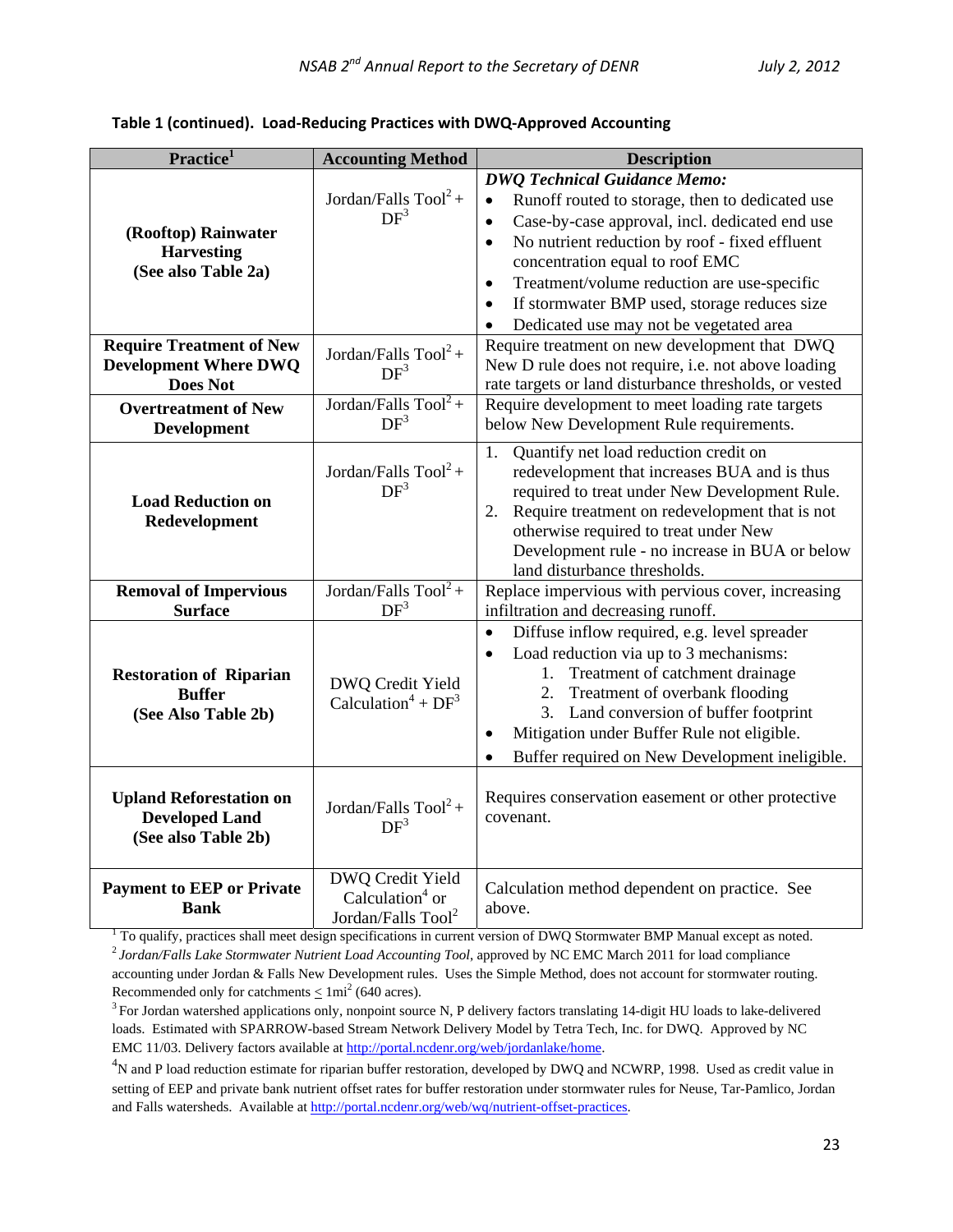#### **Costs of Available Measures**

While costs for installation of conventional stormwater BMPs on greenfield development are fairly wellknown, costs for retrofitting of practices into existing developed landscapes are less common and more uncertain, reflective of the young state of retrofitting experience in general. A 2007 Chesapeake Bay region study was perhaps the first to estimate practice‐specific multipliers for retrofitting of BMPs (CWP, 2007). That study found that the challenges of retrofitting could increase costs anywhere from 50% to seven-fold depending on the practice.

In North Carolina, stormwater researchers at NCSU recently released the fullest state‐specific retrofit cost projections to date as part of a retrofit feasibility study in small watersheds in seven of the state's largest municipalities under a Section 319 grant (Hunt, Hatch and DeBusk 2011). The cost numbers in Tables 2 and 3 below are drawn from this study. These values include planning/design, permitting and construction. They represent retrofit cost projections for conventional and certain 'green' stormwater practices based on previously developed cost formulas with the CWP retrofit factors applied. Construction costs were increased by 35% for the planning/design and permitting based on guidance in the CWP study.

Table 2 presents costs per acre of drainage area as a practical basis for comparison. Practices are ordered from least to most expensive. The range in cost for a given BMP reflects the impact of land cover type, which was varied from zero to 100% impervious cover; increased impervious percentage and resulting runoff volume increases the cost of BMPs to varying degrees. Practices in which runoff can be stacked vertically after meeting basic dimension‐setting criteria show no increase in cost with added storage volume.

| <b>Retrofit Practice</b>     | Cost per Acre of Drainage Area (\$/Ac D.A.) |
|------------------------------|---------------------------------------------|
| Constructed Wetland          | \$700 - \$25,600                            |
| Level Spreader/Filter Strip  | \$2,000                                     |
| Dry Detention                | \$1,200 - \$11,600                          |
| Bioretention w/o IWS         | \$2,600 - \$139,000                         |
| <b>Grassed Swale</b>         | \$3,100 - \$58,200                          |
| <b>Rainwater Harvesting</b>  | \$3,600 - \$70,000                          |
| <b>Bioretention with IWS</b> | \$3,900-\$139,000                           |
| Sand Filter                  | \$16,000 - \$300,000                        |
| Wet Detention                | \$31,000                                    |
| Permeable Pavement           | \$560,000                                   |
| Green Roof                   | \$1,050,000                                 |

**Table 2. Projected Stormwater BMP Retrofit Costs for North Carolina ‐ Planning, Design, Permitting and Construction Cost (based on Hunt, Hatch and DeBusk, 2011)**

The values in Table 2 do not include land purchase or long‐term operation and maintenance costs. The extent to which local governments and others will ultimately purchase or pay full market value for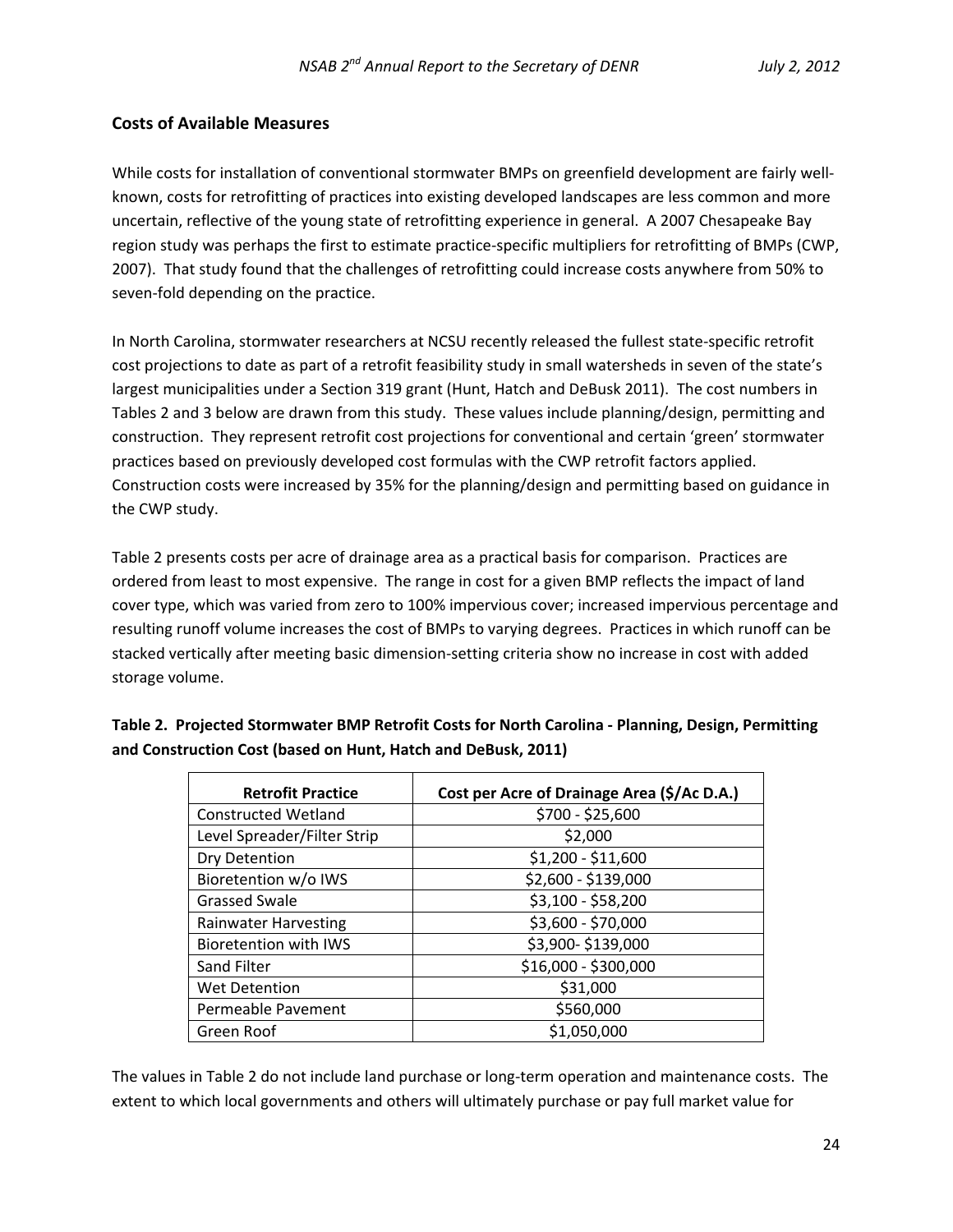retrofit lands under these regulations is not yet known. Certain retrofits – green roofs, permeable pavement, rainwater harvesting – likely do not require land acquisition. Operation and maintenance costs do become substantial over the life of a practice, eventually leading to repair, renovation or replacement costs. Given that stormwater quality regulatory programs around the country really only got underway in the 1980's and 1990's, data on the long‐term costs of maintaining stormwater practices are emerging now.

Table 3 provides costs for additional practices also projected by Hunt, Hatch and DeBusk. The unit costs for planning/design, permitting and construction (with the exception of streetsweeper) of these 'green' practices are useful for general information purposes.

### **Table 3. Projected Stormwater BMP Retrofit Costs – Planning, Design, Permitting and Construction (based on Hunt, Hatch and DeBusk, 2011)**

| <b>Practice</b>            | <b>Estimated Construction Cost</b>              |
|----------------------------|-------------------------------------------------|
| <b>Blue Roof</b>           | \$20 per 1 ft <sup>2</sup> of surface area      |
| Daylight Downpsouts        | \$68 per downspout                              |
| Level Spreader             | \$2000 each                                     |
| Proprietary BMP            | \$23,000 per acre of impervious surface treated |
| <b>Constructed Wetland</b> | \$26,200 per acre of impervious surface treated |
| <b>Street Sweeper</b>      | \$375,000 per streetsweeper                     |

#### **Benefits of Available Measures**

We first discuss nutrient load reduction cost-effectiveness as the benefit of primary interest, followed by other, non‐nutrient benefits that local governments and other affected parties will weigh into decisions on whether to install practices within their jurisdictions.

*Nutrient Load Reduction Cost‐Effectiveness:* Beyond percent nutrient removal efficiencies of BMPs in Table 1, cost-effectiveness provides greater insight into the overall nutrient benefit of a practice. Division of Water Quality staff developed nutrient reduction cost‐effectiveness estimates for stormwater retrofits by combining the retrofit cost projections from Table 2 above with load reduction ranges estimated with the Jordan/Falls Tool. Results appear in Table 4 below. Practices are arranged in general order of increasing cost‐effectiveness for nitrogen removal.

For a given BMP type, both cost and load reduction are affected by the land cover mixture draining to the practice. Load reduction ranges were developed for each BMP by varying land cover through the range of impervious fractions and cover types, with the extremes represented by 100% parking lot and 100% forest. In estimating total load reductions over a BMP's lifespan to allow pairing against BMP cost, a life expectancy of 20 or 30 years was assumed; 30 years was used at the most cost‐effective end of the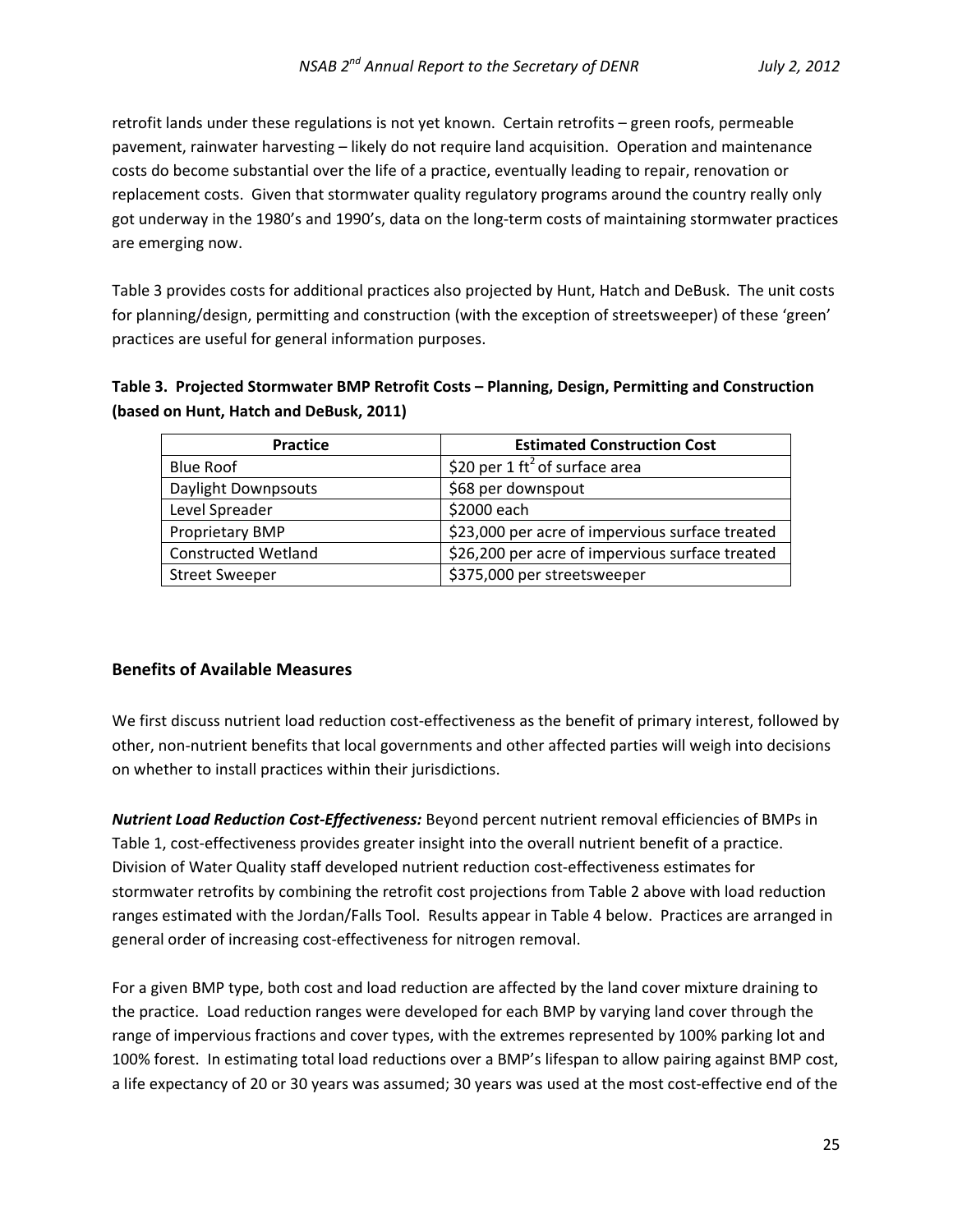range and 20 years at the least cost-effective end. As noted in the cost description above, installation costs do not include land acquisition or operation and maintenance costs.

| Table 4. Projected Cost-Effectiveness of Retrofit Practices Based on Jordan/Falls Accounting Tool and |  |
|-------------------------------------------------------------------------------------------------------|--|
| <b>Table 2 Costs</b>                                                                                  |  |

| Practice                     | \$/lb N removed   | \$/lb P Removed     |
|------------------------------|-------------------|---------------------|
| Level Spreader/Filter Strip  | $$8 - $200$       | $$8 - $300$         |
| <b>Constructed Wetland</b>   | $$18 - $236$      | $$76 - $1,600$      |
| Dry Detention                | $$50 - $440$      | $$34 - $3,900$      |
| <b>Bioretention with IWS</b> | $$80 - $670$      | \$300 - \$54,000    |
| Bioretention w/o IWS         | $$85 - $850$      | \$320-\$6,700       |
| <b>Rainwater Harvesting</b>  | \$90-\$1,000      | $$170 - $8,200$     |
| <b>Grassed Swale</b>         | $$146 - $2,200$   | $$164 - $1,700$     |
| <b>Wet Detention</b>         | $$220 - $5,300$   | $$100 - $7,300$     |
| Sand Filter                  | $$630 - $2,900$   | $$2,200 - $42,800$  |
| Permeable Pavement           | \$2,000 - \$3,000 | $$7,300 - 26,500$   |
| Green Roof                   | \$4,900 - \$7,400 | \$35,400 - \$53,100 |

Table values suggest that some practices can be very cost-effective at either nitrogen or phosphorus removal. Phosphorus removal generally tends to be roughly an order of magnitude less cost-effective than nitrogen, but this is generally offset by comparably lower rates of phosphorus loss from the landscape, putting phosphorus benefit roughly on par with nitrogen. However, it can be seen that the ranking of relative cost-effectiveness for phosphorus removal does not track consistently with that of nitrogen. This is due to several differences between the two nutrients including landscape sources, movement forms and removal mechanisms. The different relative value of practices for phosphorus removal compared to the rank order for nitrogen removal implies that depending on the nutrient of greater concern, a different prioritization of practices should be considered.

Based on our calculations, permeable pavement is one of the least cost‐effective practices for nitrogen removal. We note that our calculation assumed the only input to the practice was direct rainfall. If permeable pavement is allowed to receive runoff from other areas, its cost-effectiveness will improve proportionally. The Division is currently considering modifications to the permeable pavement design standards that will broaden its applicability and may allow for it to receive runoff from other surfaces.

The rainwater harvesting practice allows variation in the type and level of dedicated water reuse. For this calculation, the range of water reuse and volume reduction assumed was 20% and 90%.

*Other Benefits:* The Board identified a number of other benefits of stormwater BMPs in addition to nutrient load reduction. Local governments will likely consider one or more of these factors to some degree when choosing existing development practices. For this report, we simply identify these several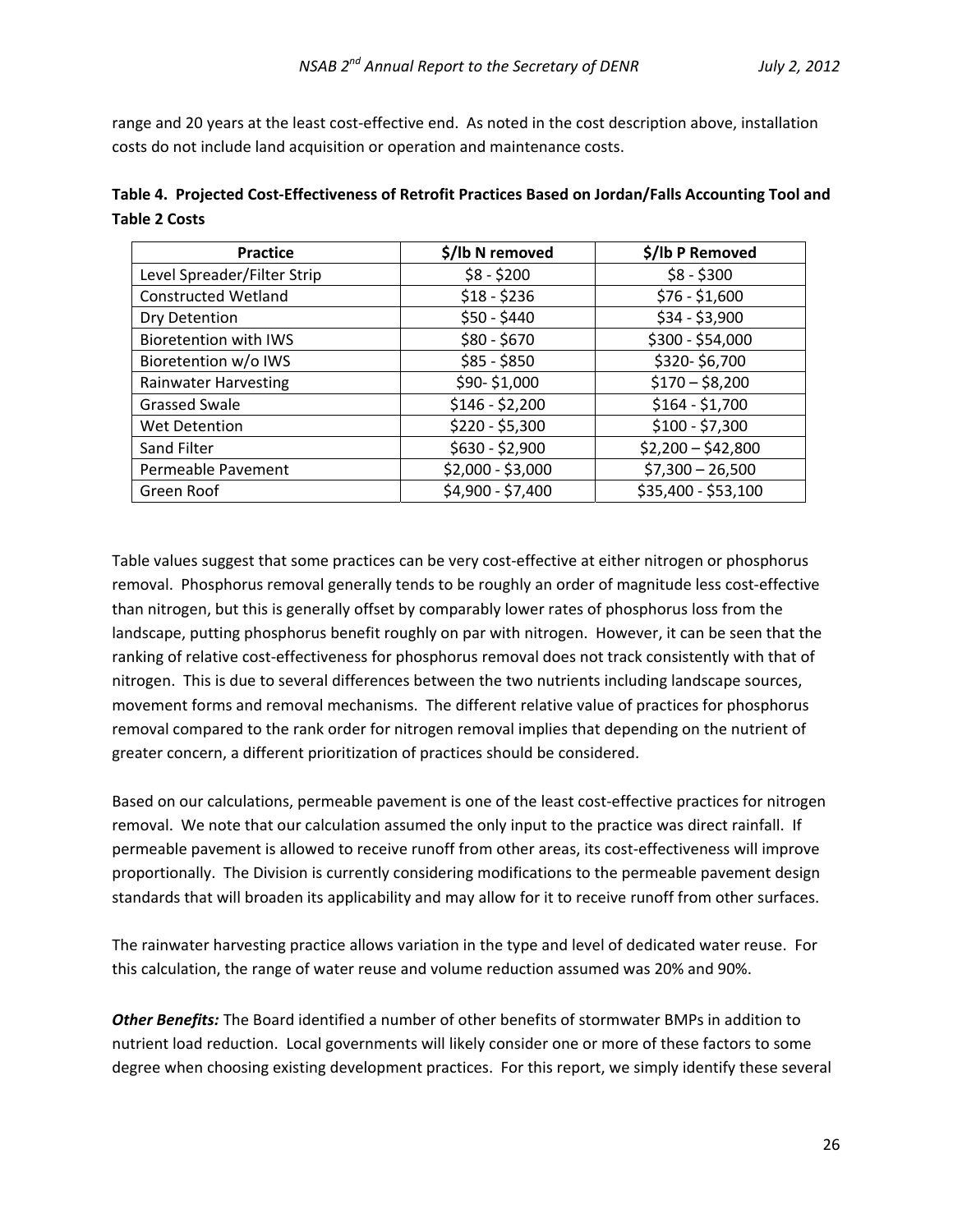categories of other benefits. It may be useful to summarize basic findings from study on these other benefits in a future report.

- Other Water Quality In addition to nutrient removal, most practices capture and treat other pollutants in stormwater runoff to varying degrees, including sediment, pathogens and metals. Most practices also reduce to hydrologic impacts to receiving waters.
- Ecosystem Services This term refers to the collective benefits of resources and processes supplied by natural ecosystems to humans and other wildlife. This is a fairly young and growing area of study. Information on ecosystem services research can be found at the following EPA website, http://www.epa.gov/research/ecoscience/. The term "ecosystem services" in relation to stormwater practices can cover a wide variety of benefits, including most of the other benefits listed in this report.
- Jobs Practices have the potential to create new jobs. The planning, design, permitting, installation and long‐term inspections and maintenance of BMPs all generate work.
- Groundwater Recharge Many stormwater practices capture and detain stormwater, and result in infiltration. Table 5 lists the percent volume reductions attributed to practices in the Jordan/Falls Tool. The values in the table represent volume reduction in the Piedmont region. Greater reductions would be achieved in the coastal and sandhill regions, and less reduction occurs in the Triassic basin and the mountain regions.

#### **Table 5. Volume Reductions Attributed to BMPs in the Piedmont Region, Jordan/Falls Stormwater Nutrient Load Accounting Tool**

| <b>Practice</b>              | <b>Volume Reduction</b> |
|------------------------------|-------------------------|
| <b>Bioretention with IWS</b> | 50%                     |
| Bioretention w/o IWS         | 35%                     |
| Dry Detention                | 0%                      |
| <b>Grassed Swale</b>         | 0%                      |
| Green Roof                   | 50%                     |
| Level Spreader/Filter Strip  | 40%                     |
| Permeable Pavement           | 0%                      |
| Sand Filter                  | 55                      |
| <b>Rainwater Harvesting</b>  | User defined            |
| <b>Wet Detention</b>         | 10%                     |
| Wetland                      | 20%                     |

Recharge is beneficial for a variety of reasons. Infiltrated water is filtered as it makes its way to the groundwater. In the Piedmont, the majority of community water supplies are surface waters, which are fed in part by shallow groundwater. Greater infiltration of runoff helps to shift the hydrology of developed areas back toward undeveloped conditions. This generally decreases the extreme peaks of stormflows in streams, returning more rainfall to shallow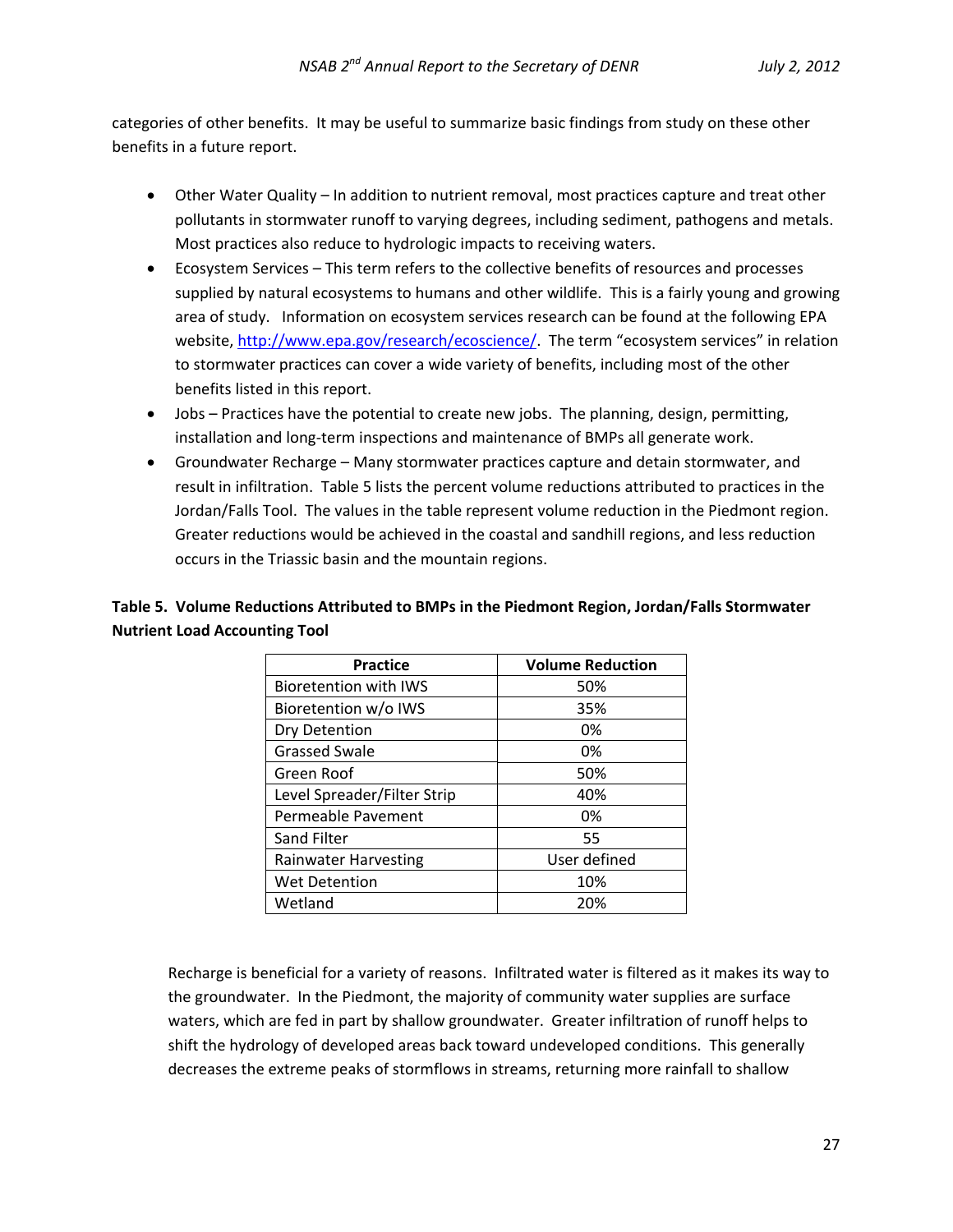groundwater that feeds baseflows, moderating and better distributing stream flow to reservoirs across wet and dry seasons, making for more reliable water supplies.

- Stream Recovery In urban environments, streams are typically degraded by hydrologic changes resulting from the addition of impervious surfaces, enhancement of drainage networks and soil compaction. Urban streams become destabilized, undercut and erode their banks, exacerbate flooding problems, and become poor aquatic habitats. Flooding and loss of property are direct human impacts. Stormwater practices may benefit stream recovery through peak flow attenuation and reduction in stormwater runoff, aiding in flood control. Recovering the stream could potentially add recreational sites for swimming, boating and fishing. It may also improve aesthetics and provide wildlife habitat.
- Amenity Different practices offer different amenity values. For example, bioretention is often used as part of the landscape, and may offer a flexible adaption to urban retrofits. Wetlands can also be aesthetically pleasing when properly landscaped and maintained and can provide an excellent habitat for wildlife. Filter strips are very cheap and only require a stable vegetated area. They also can be used to effectively meet the diffuse flow requirements of the buffer rules. Green roofs are considered valuable for energy savings and for the added green space and urban refuge they can offer a property owner.

#### **Feasibility of Measures**

Item (2) of the Board's charge (provided in the Background section of this document) calls for it to:

*(2) Evaluate the feasibility, costs, and benefits of implementing the identified management strategies.*

The feasibility element may be interpreted at several levels. The broadest sense that fits the context may be the practical achievability of compliance with the overall existing development regulatory reduction requirements across Jordan watershed communities by implementing the range of currently creditable practices. In this respect, the Board would consider it premature to offer such summary judgments of feasibility. Below we identify key factors that challenge attempts to evaluate feasibility at this level.

However, at perhaps the next narrower level of feasibility assessment, the watershed scale, several studies have been completed in communities around the state since the NSAB/Jordan session law was enacted, and they begin to put bounds on our understanding of the feasibility of using the current suite of practices to make meaningful watershed load reductions. We provide relevant findings from those studies below.

A different and perhaps narrower view of the feasibility term as used in the session law would be to separately evaluate the practicality of individual management practices in various developed landscapes. The same studies mentioned above shed light on this question as well, and we provide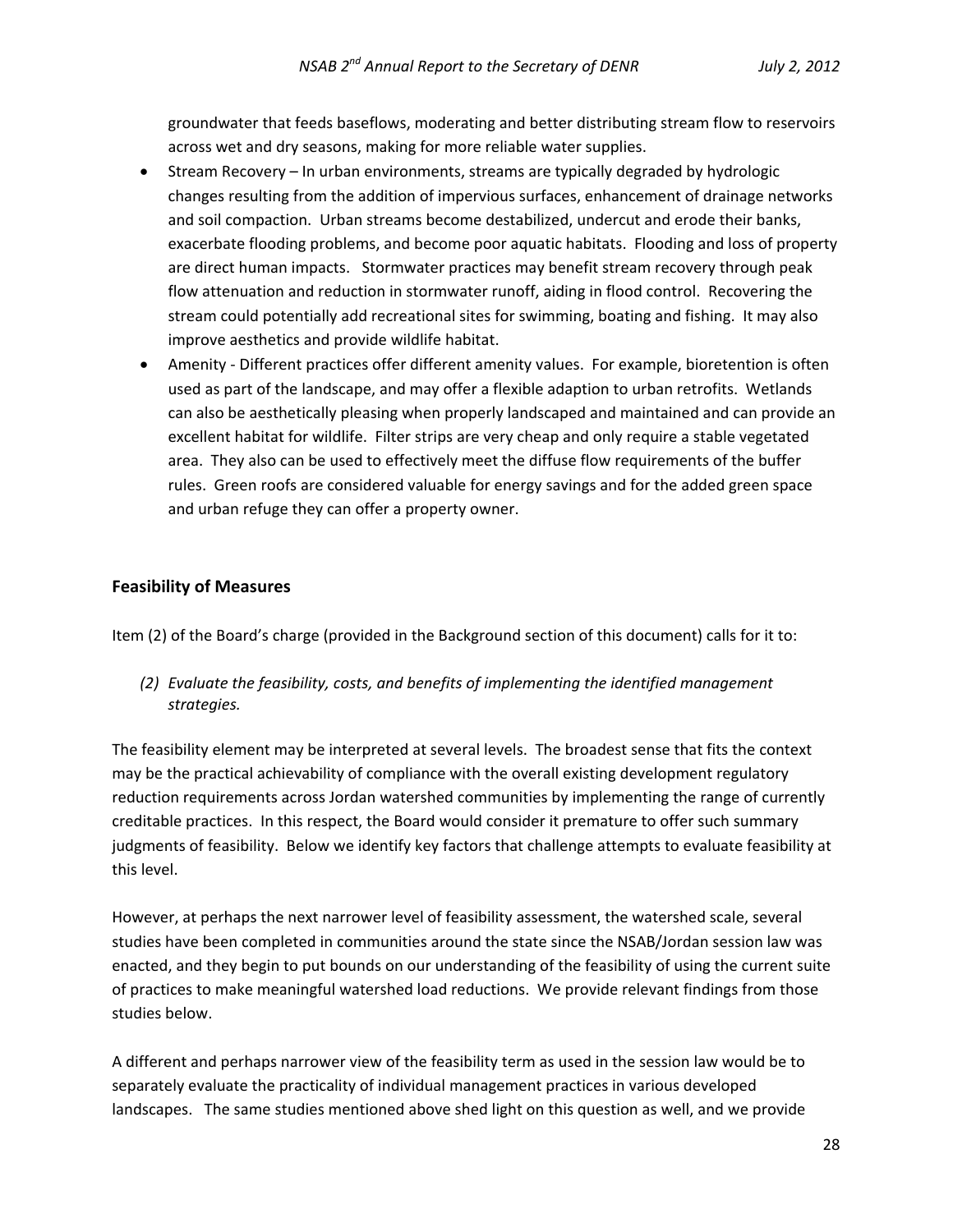summary points below. These findings may offer the most useful insights of general applicability available for the state at this point.

Of course, evaluation of individual practice feasibility ultimately becomes a site‐specific determination. Such evaluation would likely start from calculated ranges of load reduction cost‐effectiveness, would factor in a range of quantifiable site-specific issues, and may include qualitative weighing of intangible benefits and liabilities. We identify a set of site‐scale considerations below that may be informative for local governments.

#### **Feasibility of Local Compliance with Jordan Existing Development Goals**

The Board believes it is premature at this point to offer judgments on the overall feasibility of compliance with the Jordan session law requirements for existing development. The following factors inform this view:

- The Board and the Division fully intend to establish credit for any number of additional measures in the coming years, which will presumably provide not only additional opportunities on the landscape but also more cost‐effective options. The set of practices identified in this report has been limited by Board and staff time constraints to essentially those with established, state‐supported load reduction credit values.
- A fundamental procedural element of the session law is that compliance timeframes are not specified. The law allows local governments to propose time horizons for achieving the goals. Implications of this regulation are:
	- o Presumably feasibility will not be jeopardized by insufficient funds, as the pace of implementation will likely be tailored to local budget projections; and
	- o The greater the time span allowed for compliance:
		- **The greater the opportunity for scientific and technical advances to support** additional and more cost-effective management options.
		- The greater the likely extent of shifts in land use, particularly in terms of redevelopment that can be required to treat its runoff to produce creditable load reductions.

#### **Feasibility of Substantial Watershed‐Scale Load Reductions**

Three studies completed in North Carolina subsequent to enactment of the NSAB/Jordan session law do suggest that cost‐effective load reduction potential on developed lands is limited based on the currently creditable set of practices. Importantly, two of the studies characterized points of diminishing returns in terms of cumulative load reduction per cumulative dollar spent. Watershed percent reductions projected as cost‐effectively attainable differed between the two studies, but ranged from approximately 5% to 30% for nitrogen and approximately 6% to 40% for phosphorus. Less optimistically, the third study projected that implementation of all available practices at all identified sites in the study watershed, as opposed to only the most cost-effective options, could achieve a total of only about 13%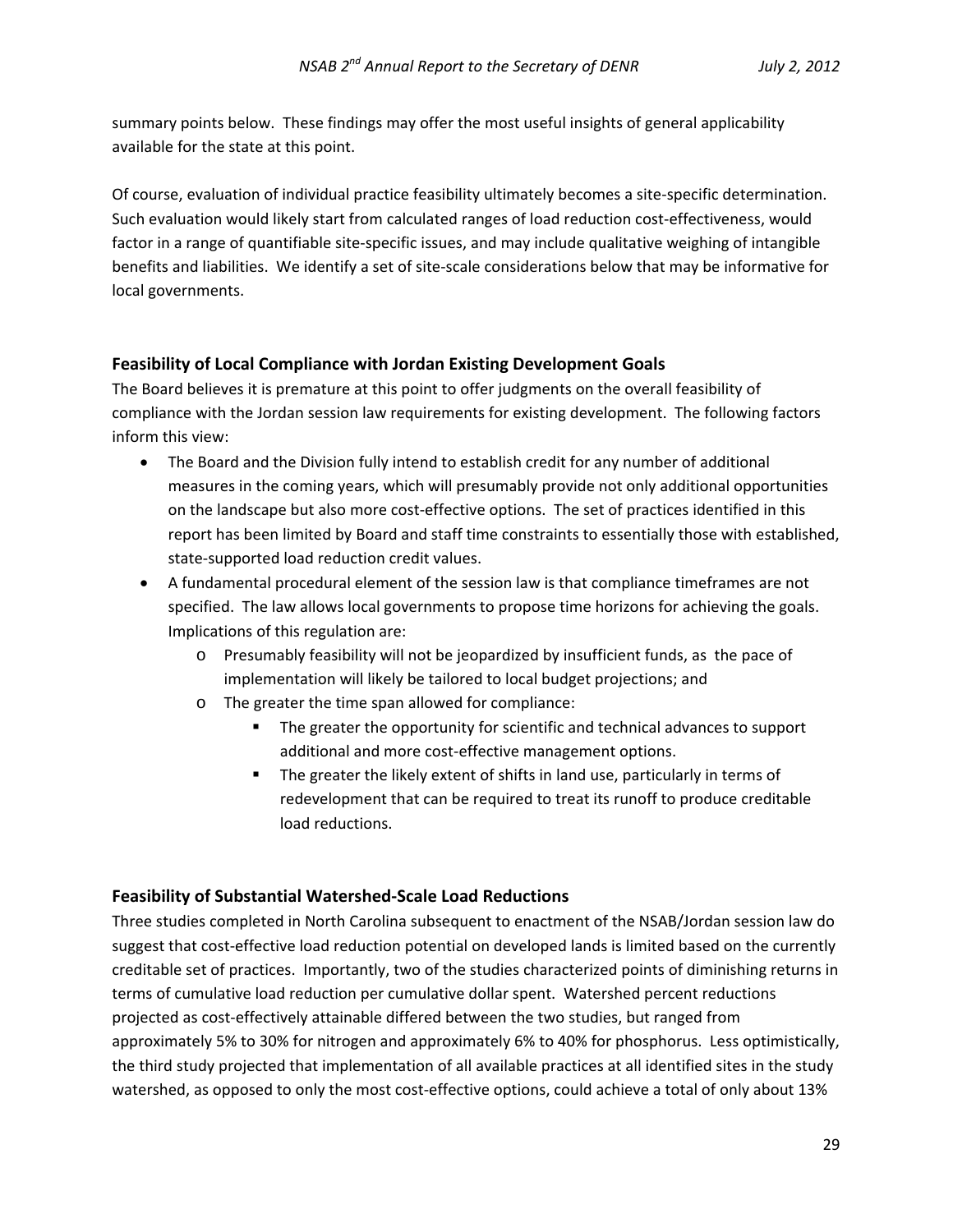reduction in nitrogen load and about 16% reduction in phosphorus load. Figure 1, a nitrogen costbenefit relationship for one study watershed illustrates the diminishing returns concept.





While the diminishing returns effect described here is not surprising, we also recognize the potential for the addition of other practices and procedures to improve the reduction levels at which it occurs. Local government procedures could include requiring treatment on redevelopment. In fact, where redevelopment yields a net increase in impervious cover, treatment is required by the Jordan and Falls New Development rules and reductions will be creditable toward existing development requirements. We also recognize that the nutrient strategies allow local governments to use load reductions obtained by other sources that are not used toward those sources' requirements. Such reductions could include those obtained by requiring overtreatment of new development or treatment of redevelopment that does not increase impervious cover. Other factors that could improve reductions include that these studies did not evaluate the potential for altering existing land covers such as removing pavement, and did not consider the potential for installing practices without having to purchase the land. Altogether, the percent reduction values identified in this report as points of diminishing returns should not be assumed as the limits of existing development reduction potential.

Summaries of the three studies mentioned above are provided in the following paragraphs.

*North Buffalo Creek Watershed:* A retrofit study was completed for the City of Greensboro in March 2012 (CDM, 2012) on the urbanized 44 mi<sup>2</sup> North Buffalo Creek watershed, located in Jordan's Haw subwatershed. The study watershed comprises one USGS 12‐digit hydrologic unit that encompasses much of downtown Greensboro and includes about 37% coverage in the more intensively developed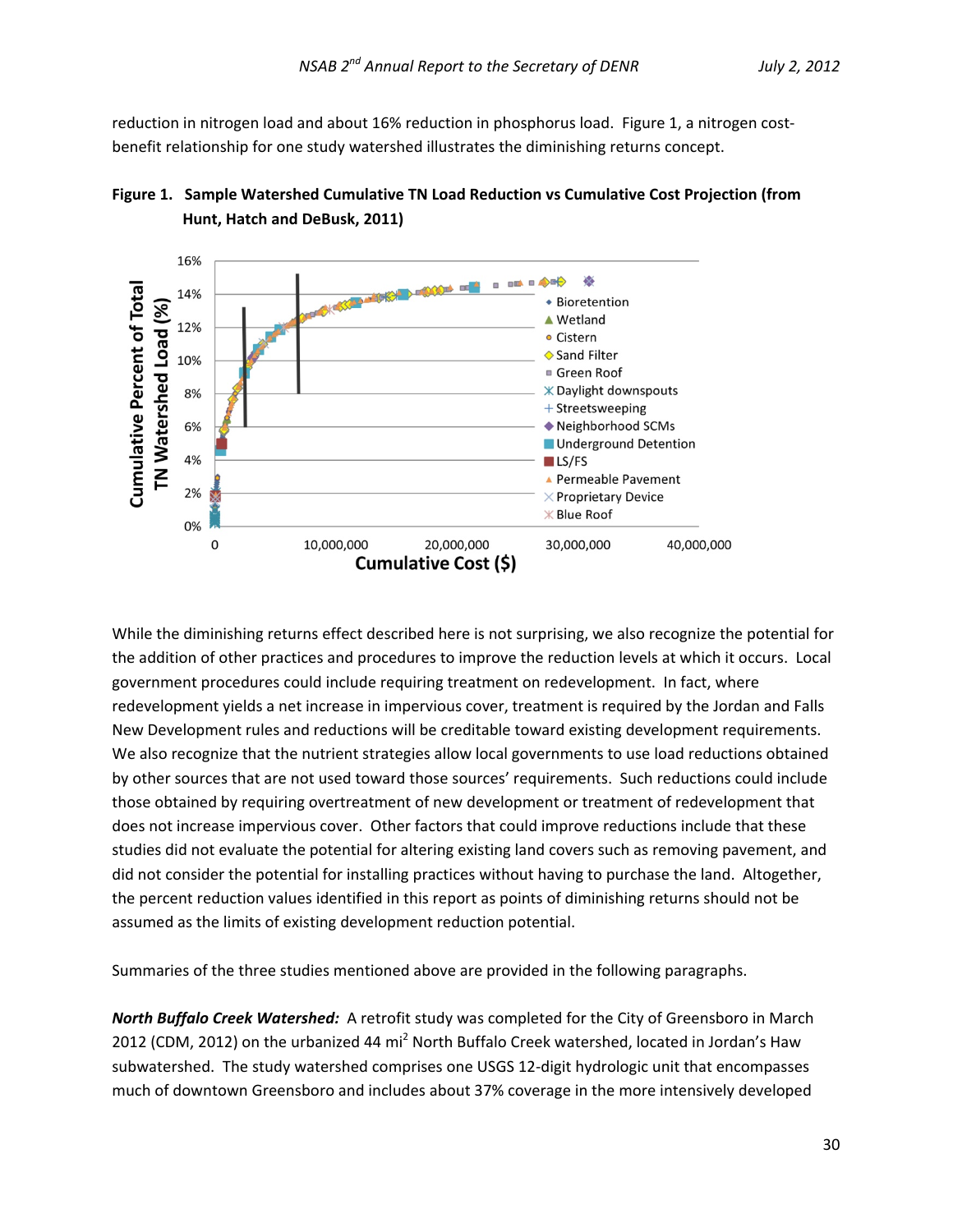land use categories of commercial, industrial, institutional, multi-family and office. Single family residential land use occupies approximately 44% of the watershed. The study used a GIS and data‐based candidate site selection process followed by field screening to evaluate the watershed's potential for retrofitting with currently creditable stormwater BMPs plus stream restoration. Results suggested a cost-effective cutoff point in BMP implementation that would yield estimated watershed load reductions of 5.7% TN and 8.3% TP, with approximately 22% of the watershed area treated and 20‐year cost‐effectiveness values ranging from \$3 to \$366 per pound nitrogen and from \$18 to \$1,307 per pound phosphorus.

*Ellerbe Creek Watershed:* A retrofit study was completed for the City of Durham in December 2009 (Brown and Caldwell, 2009) on the predominantly urban 37 mi<sup>2</sup> Ellerbe Creek watershed, located in the upper Falls Lake watershed. Commercial, industrial, institutional, right‐of‐ways and high density residential lands occupy 33% of the watershed while other residential covers 41%. Similar remote and field inventories to the first study were used to evaluate retrofit opportunities for a similar set of practices. The study projected that implementation of all available practices at all identified sites in the study watershed, as opposed to only the most cost-effective options, could achieve a total of only about 13% reduction in nitrogen load and about 16% reduction in phosphorus load.

*Urban Stormwater Consortium Watersheds:* In 2011, investigators at North Carolina State University completed a Section 319‐funded retrofit feasibility study of nine watersheds in seven municipalities ‐ six Piedmont and one Coastal Plain – that participate in the WRRI Urban Stormwater Consortium (Hunt, Hatch and DeBusk, 2011). These watersheds were much smaller than those in the first two studies, ranging from .52 to 1.9 mi<sup>2</sup>. They were chosen to span the range of developed land use types. Similar remote and field inventories to the first two studies were used to evaluate retrofit opportunities. A similar set of practices was considered as well as several alternative practices – blue roofs, cisterns, proprietary devices, downspout daylighting, street sweeping and underground detention. Results indicated that use of the most cost-effective measures could yield watershed N and P reductions ranging from 4 to 32% and 6 to 42% respectively. Results also suggested that achieving N and P reductions in excess of 20% and 50% respectively would be very difficult in the watersheds studied. The investigators found that the inflection point toward diminishing returns would occur after implementation of approximately one‐third to one‐half of all candidate practices identified. N reductions of 15% correlated to treatment of 40% of watersheds' surface area.

This study also provided insights on the developed land use types most conducive to retrofitting. While ultra‐urban and downtown areas varied greatly in their retrofit potential, most institutional, commercial and industrial areas provided substantial retrofit opportunities. In general, older residential areas afforded opportunities while newer ones were more limited. Roadways provided perhaps the fewest opportunities due to space constraints and the presence of utilities.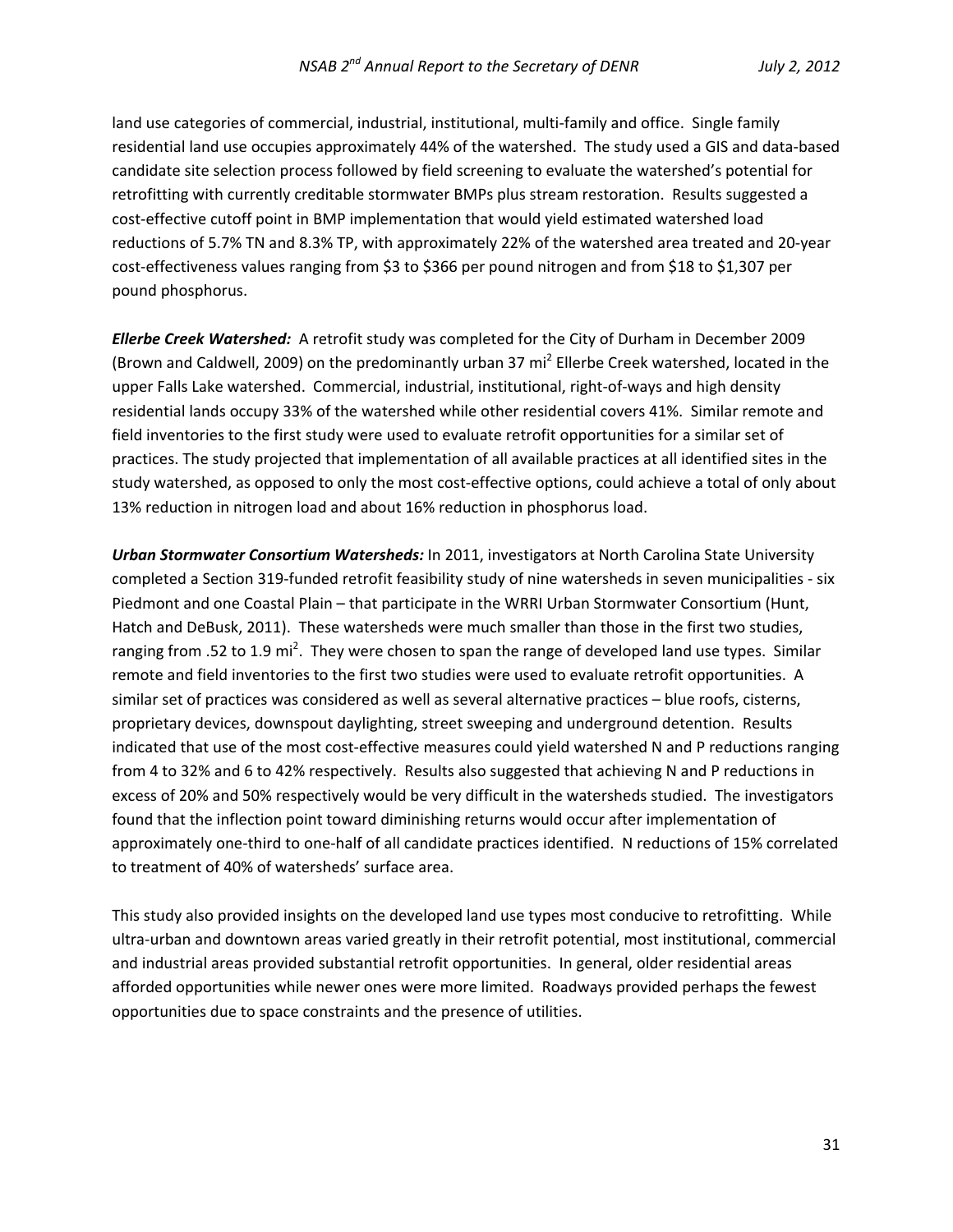#### **Individual Practice Feasibility**

As noted in the introduction to this feasibility discussion, practice feasibility and cost-effectiveness are ultimately site‐dependent outcomes. Site factors that can influence these parameters include:

- Physical: utility conflicts, space constraints, slope, bedrock, catchment size, depth to storm water system, outfall suitability.
- Logistical: scale economy, serial inefficiency, maintainability.
- Temporal: future changes to drainage area.
- Social: landowner willingness, public acceptance.
- Regulatory: permitting hurdles.

In addition to site factors, as discussed in the cost-benefit section above, the decision to install a given measure on a given site also depends not only on nutrient reduction cost-effectiveness but consideration of other, often less quantifiable benefits. In the overall consideration of practices, different measures will likely have their strengths and more suitable site types, and some measures will likely prove to be more useful more often. To some extent, this will be determined once local programs are implemented.

The 2011 NCSU study also provided valuable insights on relative cost-effectiveness of individual practices. It aggregated projected cost‐effectiveness trends of practices across land use types and watersheds. Cost-effectiveness also varies by nutrient, however three practices proved most costeffective for both N and P removal: level spreader‐vegetated filter strips; constructed wetlands; and bioretention. The following table summarizes the study's findings on the aggregate cost‐effectiveness of practices. Measures are listed in descending order of aggregate cost-effectiveness.

### **Table 6. Most Cost‐Effective Stormwater Control Measures with Respect to Cost per Kilogram of Nutrient Removed, in Descending Order (from Hunt, Hatch, and DeBusk, 2011)**

| <b>Most Cost-Effective at TN Removal</b> | <b>Most Cost-Effective at TP Removal</b> |
|------------------------------------------|------------------------------------------|
| <b>Daylighting Downspouts</b>            | Level Spreader-Filter Strips             |
| Level Spreader-Filter Strips             | <b>Street Sweeping</b>                   |
| <b>Bioretention</b>                      | <b>Daylighting Downspouts</b>            |
| Stormwater Wetlands                      | <b>Stormwater Wetlands</b>               |
| <b>Water Harvesting</b>                  | <b>Grassed Swales</b>                    |
| <b>Sand Filters</b>                      | <b>Bioretention</b>                      |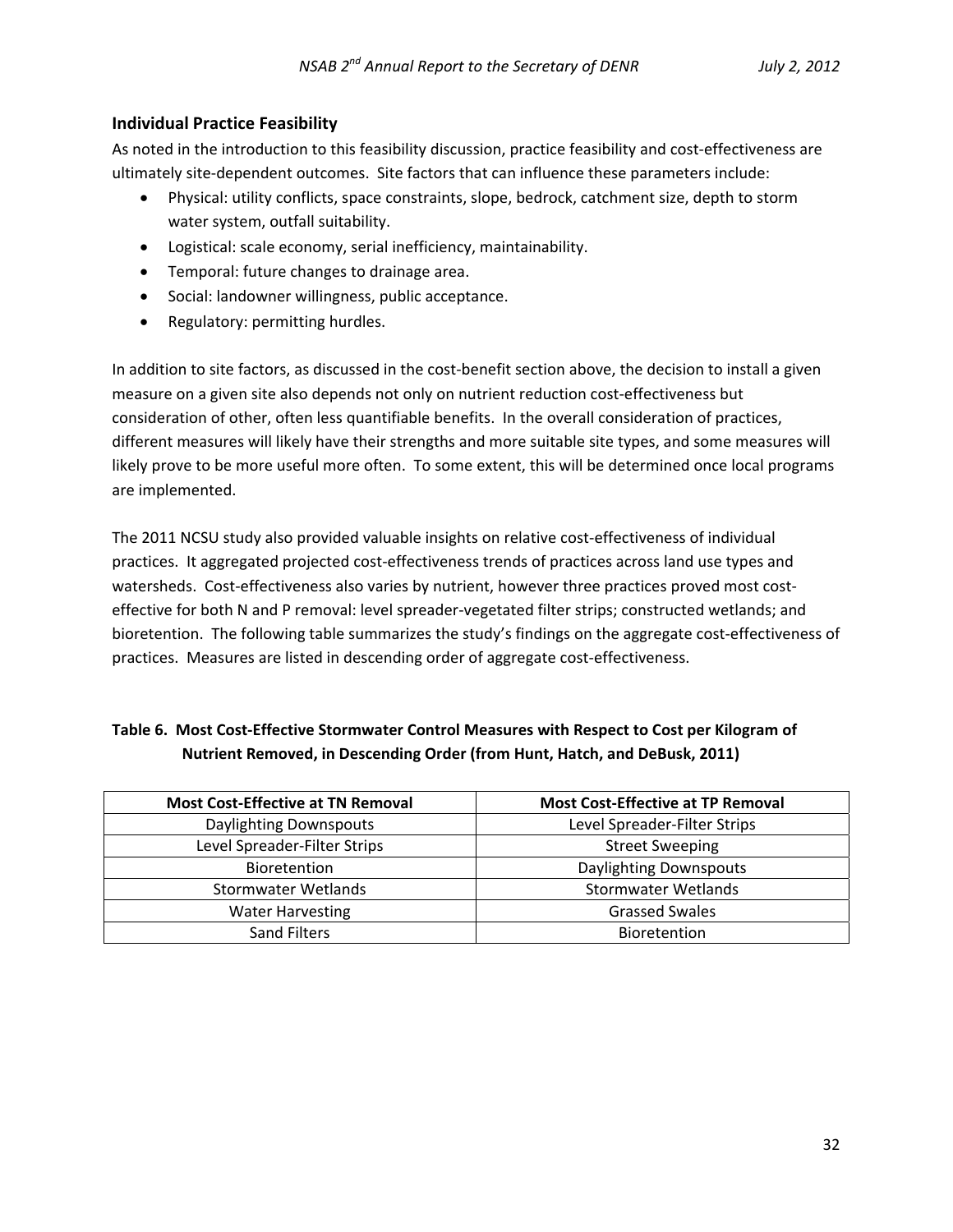#### **Measures by July 2013**

Session Law 2009‐216 tasks the Division of Water Quality with developing a model local existing development program by July 1, 2013. The model program is to include specific load reduction practices and reduction credit associated with each practice. As outlined in the Next Steps section of this report's body, the Board anticipates using ongoing research to include additional load‐reducing measures to those in Table 1 in the model program. The set of additions over the next year will likely involve diversification of design criteria for a number of current conventional and 'green' stormwater practices to make them more versatile for retrofit purposes, along with associated enhancements or curtailments to load reduction credit.

The Board has also initiated efforts to add alternative load‐reducing measures to the set of options available to affected parties. Table 7 provides an initial listing of measures that will be pursued. They are grouped by practice type in five sub-tables: stormwater; ecosystem restoration; agriculture; programmatic; and wastewater. Each type includes promising candidates, including: diversion of impervious runoff to pervious areas; stream/floodplain restoration; improved street sweeping; gross solids reduction; reducing non-stormwater discharges; and remedying discharging sand filters.

A next step for the Board will be to clarify priorities within each category and among categories based on understanding of technical readiness, cost-effectiveness and implementability. For the highest priorities, we will more clearly define prioritization assumptions and actions needed. The ability to incorporate alternative measures into the 2013 model program will be limited, but additions will be made in as timely a manner as possible whether in the next year or later.

#### **Structural Stormwater Practices**

Dr. William F. Hunt, a member of the NSAB, and fellow researchers in the Biological and Agricultural Engineering Department at NCSU have in recent years made substantial contributions to broadening the set of stormwater practices available to developers as recognized by the Division of Water Quality, and to improving practice design standards and accounting. More recently Dr. Hunt has focused on diversifying design standards for existing practices to allow for varying levels of nutrient and other pollutant removal. This research would allow regulation to depart from the conventional approach of using a single set of presumptively protective design standards for each BMP, and is responsive to nutrient regulations that require specific load reductions. These innovations would make practices more adaptable, giving site designers greater flexibility on new development and local governments a larger set of opportunities on existing development. Dr. Hunt is working to bring a number of these practice adaptations that appear in Table 2a to fruition over the next several years, with several that may be available for the 2013 model program. The following adaptations to existing structural stormwater measures are currently under investigation with good potential for near-term completion: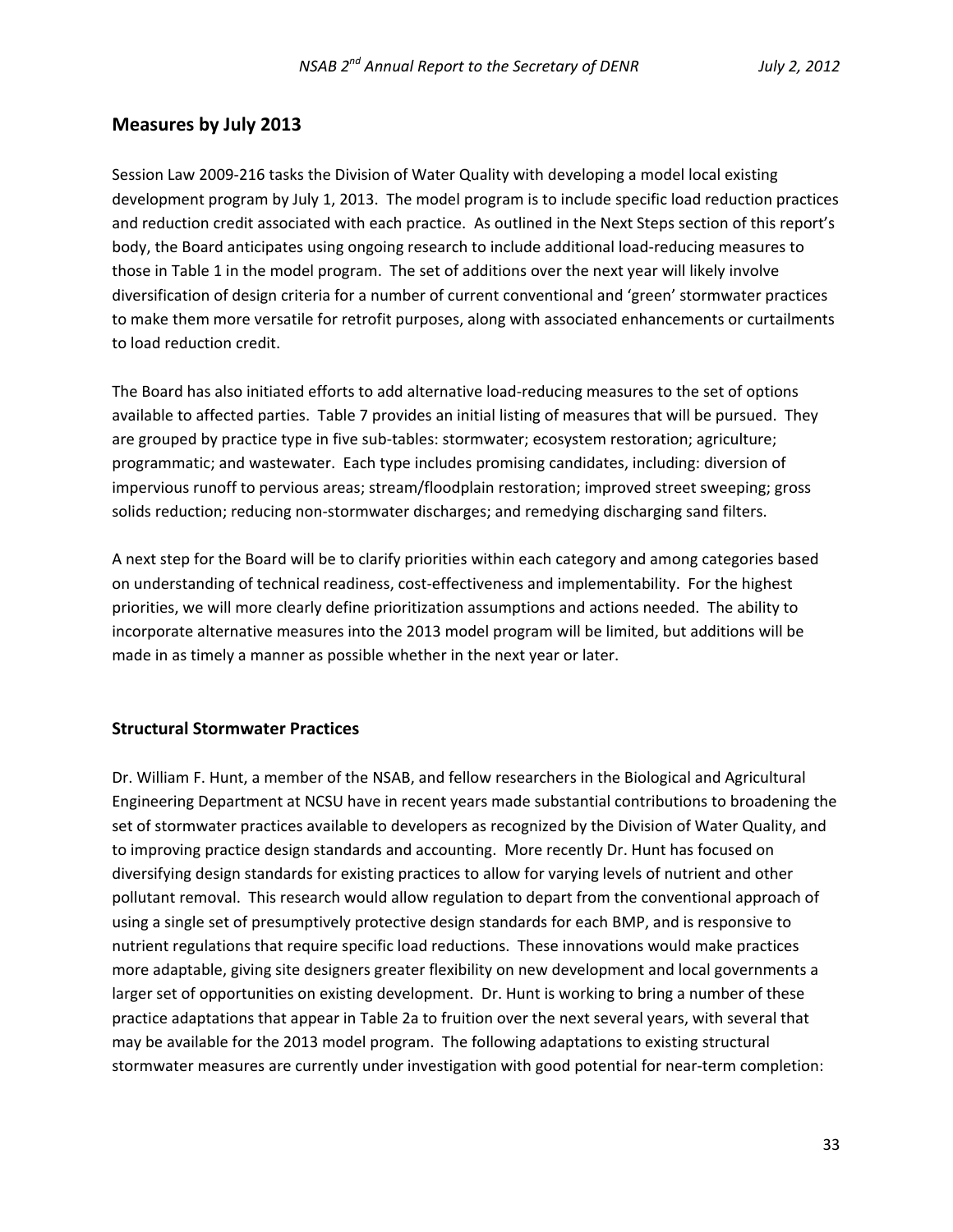- Permeable Pavement –This practice is currently approved for use in soils with infiltration rates greater than .52 in/hr. However, current research supports its use in less permeable soils. Based on this, in June 2012 the Division released a draft change to the permeable pavement section of its Stormwater BMP Manual that would allow its use statewide with attendant nutrient reduction credit via infiltration losses. An initial revision is expected to the BMP manual in the summer of 2012. Complementing revisions will be needed to the Jordan/Falls Nutrient Accounting Tool. These should be completed by the summer of 2013.
- Bioretention Application of the agricultural drainage model DRAIMOD has been shown through monitoring to very accurately simulate load reductions for different designs of bioretention cells, including variations in soil type, depth, fill media, and size. A matrix of design standard combinations is planned to allow for up to 400 different design scenarios, including undersizing and oversizing options relative to catchment area, along with associated TSS and nutrient load reductions. This modeling is expected to be finished in late 2012.
- Level Spreader/Vegetated Filter Strip A similar approach of correlating modeled nutrient values to existing research datasets for varying designs of this practice will allow the mapping of load reduction effectiveness for designs that vary all major elements such as soils, dimensions, slope, and drainage to treatment area. This work may be completed in Spring 2013.
- Grassed Swales Research on this practice is following the vegetated filter strip approach combined with evaluation of particle size distribution and settling patterns. Expanded options may be recommended by summer 2013.
- Green Roofs A leading green roof researcher from Australia will be visiting NCSU this fall. She has published one of the most comprehensive documents on green roofs to date. Her research could be applied to the similar North Carolina conditions for expanded options by July 2013.

#### **Non‐Stormwater Measures**

Board members have also identified certain programmatic measures that communities already implement to varying degrees that we believe should result in nutrient load reductions. Certain programs initiated in recent history under other regulatory mandates or voluntarily to address non‐ stormwater discharges may have promise. These include programs to tighten wastewater collection systems, to remove illegal wastewater connections to stormwater systems, to educate commercial site owners on proper discharges to storm drains, to collect or pre‐treat grease, and to respond to and contain sewage spills. To the extent that these activities were commenced or enhanced subsequent to the baseline period for a given nutrient strategy, and nutrient reduction values can reasonably be attributed to them, they would be creditable under that strategy.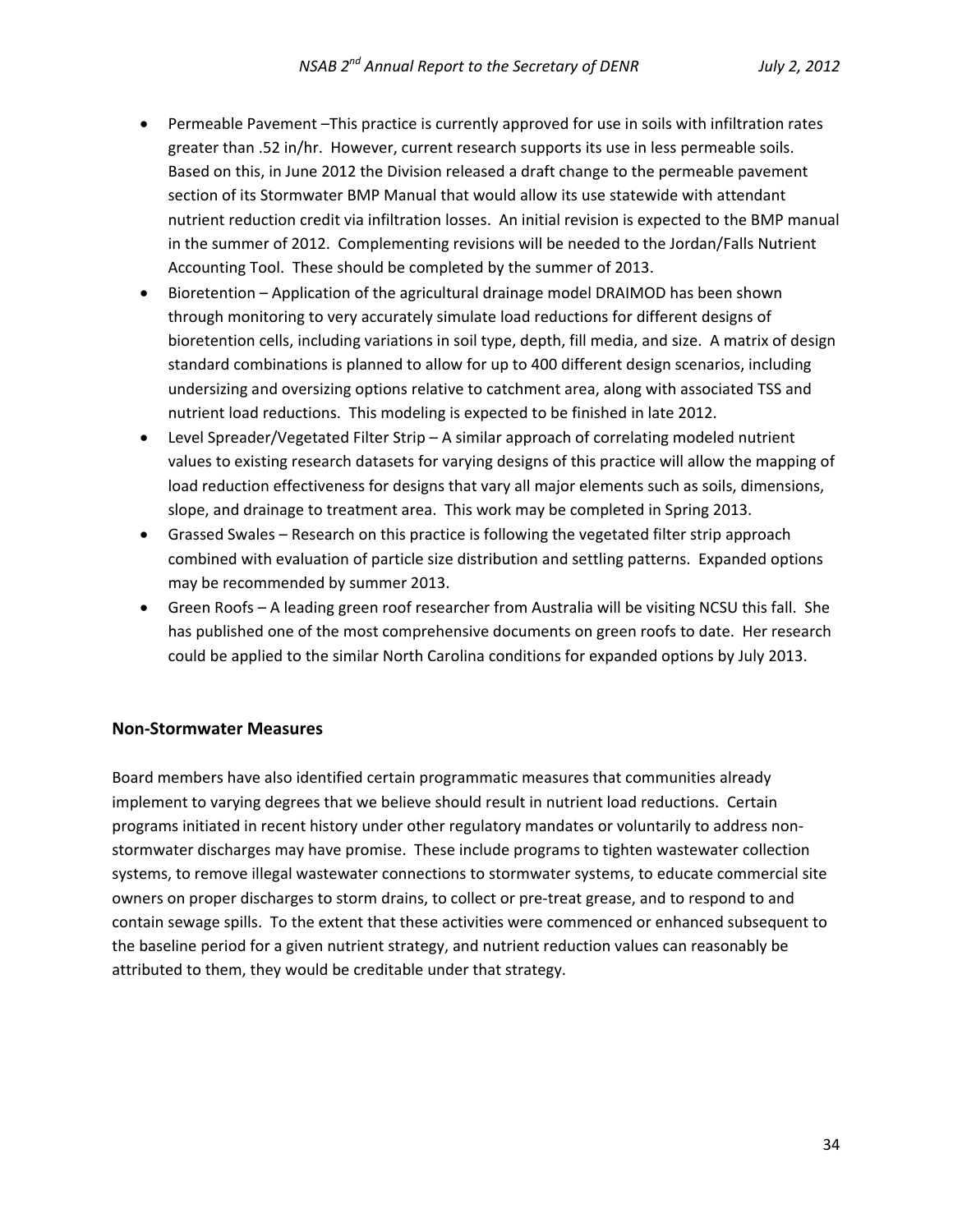#### **Additional Measures Beyond July 2013**

As described above, the Board will pursue development of alternative measures such as those identified in Table 7. In addition, Dr. Hunt has identified a number of stormwater practices that hold promise for diversification beyond 2013. They include:

- Rainwater Harvesting Another practice that is currently included in the Division's BMP manual, rainwater harvesting is currently being researched to provide for essentially unlimited design combinations, including uses such as irrigation during winter months, and associated nutrient load reductions. Research findings are expected to become available by winter 2013.
- Pond Retrofits Promising innovations that could be applied to retrofit existing stormwater volume ponds to achieve water quality benefits are floating wetland islands and upflow filters. An obvious advantage of such modifications is that no land purchase would be necessary. Initial research on wetland islands suggests that substantial areal coverage would be required to achieve meaningful load reductions. Filter retrofits would require regular maintenance to ensure continued function.
- Other practices for which flexible accounting should be possible include: constructed wetlands; sand filters; soil amendments; grassed swale modifications; and proprietary devices.

### **Approval Process for Alternative Measures**

Board discussions have highlighted an interest in the Division of Water Quality developing a more structured approval process for additional nutrient load‐reducing measures than is currently available. Board members see value in providing a clear path and approval standards that would more effectively stimulate affected parties to seek innovative solutions. The Division currently has an explicit process for approval of proprietary practices, but this is considered overly burdensome for the purposes described here. The Division is open to developing such a process and has begun to consider standards that would provide reasonable assurance for nutrient strategy purposes, including:

- Applicability of available data climatic, physiographic, loading source characteristics
- Richness of available data
- Quality of available data
- Existing depth of scientific knowledge on measure's process elements
- Measure specifications
- Potential approval tiers based on uncertainty, risk level

The Board hopes to work with the Division to substantially develop such an approval process for inclusion in the 2013 model program.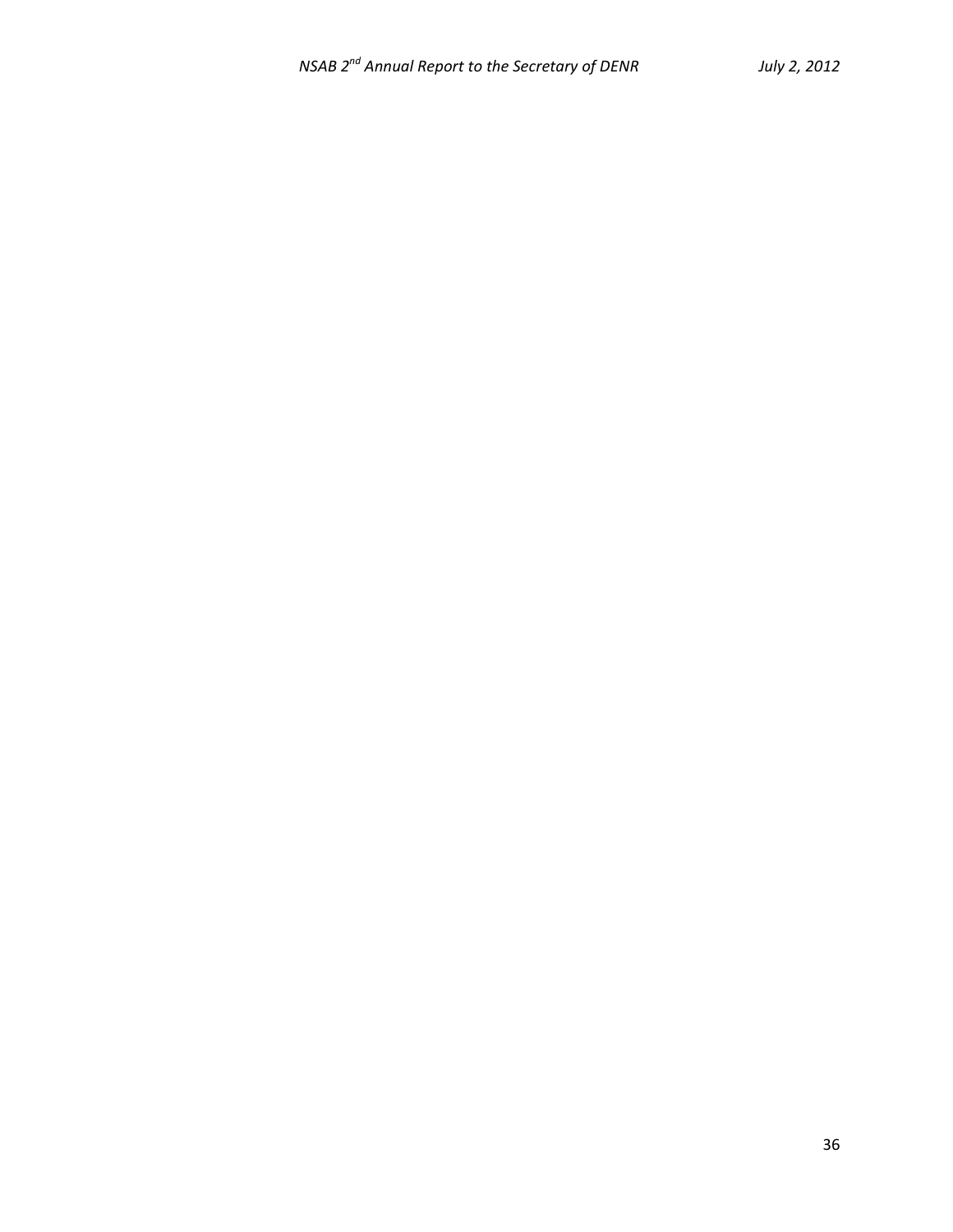### **Table 7. Potentially Creditable Nutrient Load-Reducing Practices Table 7a: Stormwater Practices**

| <b>Practice</b>                                                                                                                                                                                                           | <b>Potential</b><br><b>Accounting</b><br><b>Method</b> | <b>Description</b>                                                                                                                                                                                             |
|---------------------------------------------------------------------------------------------------------------------------------------------------------------------------------------------------------------------------|--------------------------------------------------------|----------------------------------------------------------------------------------------------------------------------------------------------------------------------------------------------------------------|
| <b>Permeable Pavement</b><br>(See also Table 1)                                                                                                                                                                           | Modify Jordan/Falls<br>$\text{Tool}^2$                 | Statewide infiltration credit, soil-specific                                                                                                                                                                   |
| <b>Table 1 BMP Modifications:</b><br>• Rainwater Harvest<br><b>LS/Filter Strip</b><br>$\bullet$<br><b>Bioretention</b><br>$\bullet$<br><b>Green Roof</b><br>$\bullet$<br><b>Permeable Pavement</b><br><b>Grass Swales</b> | Jordan/Falls Tool <sup>2</sup> &<br>DF <sup>3</sup>    | Various research efforts in progress - Dr. Hunt:<br>Credit updates based on additional research<br>$\bullet$<br>Design modifications for improved removal<br>Undersize/oversize treatment effects<br>$\bullet$ |
| <b>Retrofit Stormwater Ponds:</b><br><b>BMP Manual Designs</b><br>$\bullet$<br><b>Floating Wetlands</b><br>$\bullet$                                                                                                      | Jordan/Falls Tool <sup>2</sup>                         | Improve volume control ponds for nutrient removal                                                                                                                                                              |
| <b>Infiltration Devices,</b><br>including Infiltration Basins                                                                                                                                                             | Modify Jordan/Falls<br>T <sub>00</sub> l <sup>2</sup>  | SW routed to BMP, fully infiltrated<br>$\bullet$<br>Data needed: effluent concentrations, volume<br>$\bullet$<br>reduction<br>$\bullet$<br>Consider using BMP manual specs                                     |
| <b>Rainwater Harvesting</b><br>(See also Table 1)                                                                                                                                                                         | Modify Jordan/Falls<br>$Tool2$ ?                       | Expand dedicated uses to allow for directing SW to<br>vegetated area for infiltration                                                                                                                          |
| <b>Divert Impervious Runoff to</b><br><b>Pervious Areas</b>                                                                                                                                                               | Modify Jordan/Falls<br>Tool <sup>2</sup>               | Develop criteria, e.g.:<br>Area & dimensional ratios<br>$\Omega$<br>Soil and slope variables<br>O                                                                                                              |
| <b>Soil Amendments</b>                                                                                                                                                                                                    | Calculation based on<br>literature findings            | Reduce runoff volume via improved infiltration                                                                                                                                                                 |
| <b>Repairing Failing BMPs or</b><br><b>Updating Design Standards</b>                                                                                                                                                      | Jordan/Falls $Tool2$                                   | Investigate potential with DWQ SPU<br>$\bullet$<br>Would require evidence of failure during baseline                                                                                                           |
| <b>Off-line Regional Treatment</b>                                                                                                                                                                                        | Jordan/Falls Tool <sup>2</sup>                         | Route large catchment to treatment with ponding retrofit<br>practice                                                                                                                                           |
| <b>Proprietary Devices</b>                                                                                                                                                                                                | Depends                                                | DWQ has process for evaluating and approving<br>$\bullet$<br>Credit BMP-specific<br>$\bullet$<br>Tree boxes, hydraulic vortex units<br>$\circ$                                                                 |
| <b>Peak Flow Control</b>                                                                                                                                                                                                  | Watershed<br>Remodel?                                  | Study load benefits instream<br>$\bullet$<br>Flow Modification<br>$\bullet$<br><b>Prevent Erosion</b><br>$\bullet$                                                                                             |
|                                                                                                                                                                                                                           |                                                        |                                                                                                                                                                                                                |

#### **Abbreviations:**

- BMP = Best Management Practice IWS = Internal Water Storage
- BUA = Built-upon area PP = Permeable Pavement
	-
- $DF =$  Delivery Factors  $SW =$  Stormwater
- EMC = Event Mean Concentration WW = Wastewater
- $\bullet$  ET = Evapotranspiration

37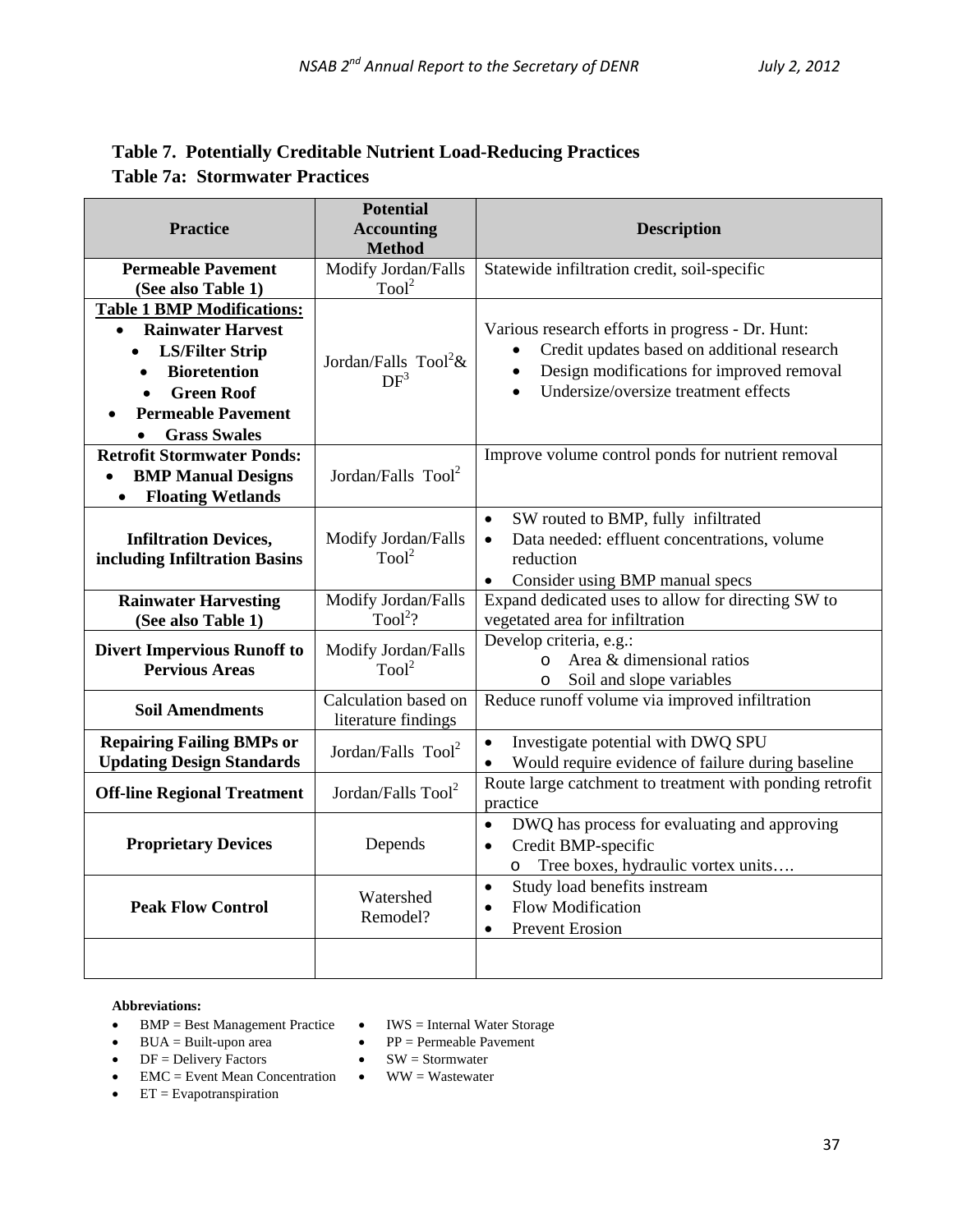## **Table 7b: Ecosystem Restoration Practices**

| <b>Practice</b>                                                        | <b>Potential</b><br><b>Accounting</b><br><b>Method</b>                      | <b>Description</b>                                                                                                                                                                                                                                      |
|------------------------------------------------------------------------|-----------------------------------------------------------------------------|---------------------------------------------------------------------------------------------------------------------------------------------------------------------------------------------------------------------------------------------------------|
| <b>Riparian Buffer</b><br><b>Restoration, Variable</b><br>Width        | <b>DWQ Draft Method</b><br>&DF <sup>3</sup>                                 | <b>DWQ Draft Method</b><br>$\bullet$<br>Diminishing credit with increased width<br>$\circ$<br>Site-specific elements<br>$\circ$                                                                                                                         |
| <b>Repairing/Enhancement</b><br>of Existing Riparian<br><b>Buffers</b> | Watershed Model or<br>separate calculation<br>(additional data<br>required) | Literature review, research<br>$\bullet$<br><b>Potential Activities</b><br>$\bullet$<br>Hydrologic restoration including diffuse<br>$\circ$<br>flow<br>Removal of invasive species<br>$\circ$<br>Credit will depend on type of improvement<br>$\bullet$ |
| <b>Stream restoration</b>                                              | Calculation based on<br>literature findings                                 | Reduce erosion of stream bank soils<br>$\bullet$<br>Restore stream assimilation functions<br>$\bullet$                                                                                                                                                  |
| <b>Flood Plain Restoration</b>                                         | DWQ Draft Credit<br>Yield Method?                                           | Increase floodplain storage; encourage stream<br>$\bullet$<br>to overflow in larger storms; increase<br>infiltration; remove structures; add grade-<br>control structures, etc.                                                                         |
| <b>Increase Tree Canopy</b>                                            | Calculation based on<br>literature findings or<br><b>WS Remodel</b>         | Reduce runoff via interception – potential<br>$\bullet$<br>volume/load reduction<br>Requires means of tracking and assurance of<br>$\bullet$<br>long-term maintenance                                                                                   |
| <b>Land/Forest Protection</b>                                          |                                                                             |                                                                                                                                                                                                                                                         |

#### **Abbreviations:**

- BMP = Best Management Practice IWS = Internal Water Storage
- 
- BUA = Built-upon area PP = Permeable Pavement
- $DF =$  Delivery Factors  $SW =$  Stormwater
- EMC = Event Mean Concentration WW = Wastewater
- $\bullet$  ET = Evapotranspiration
-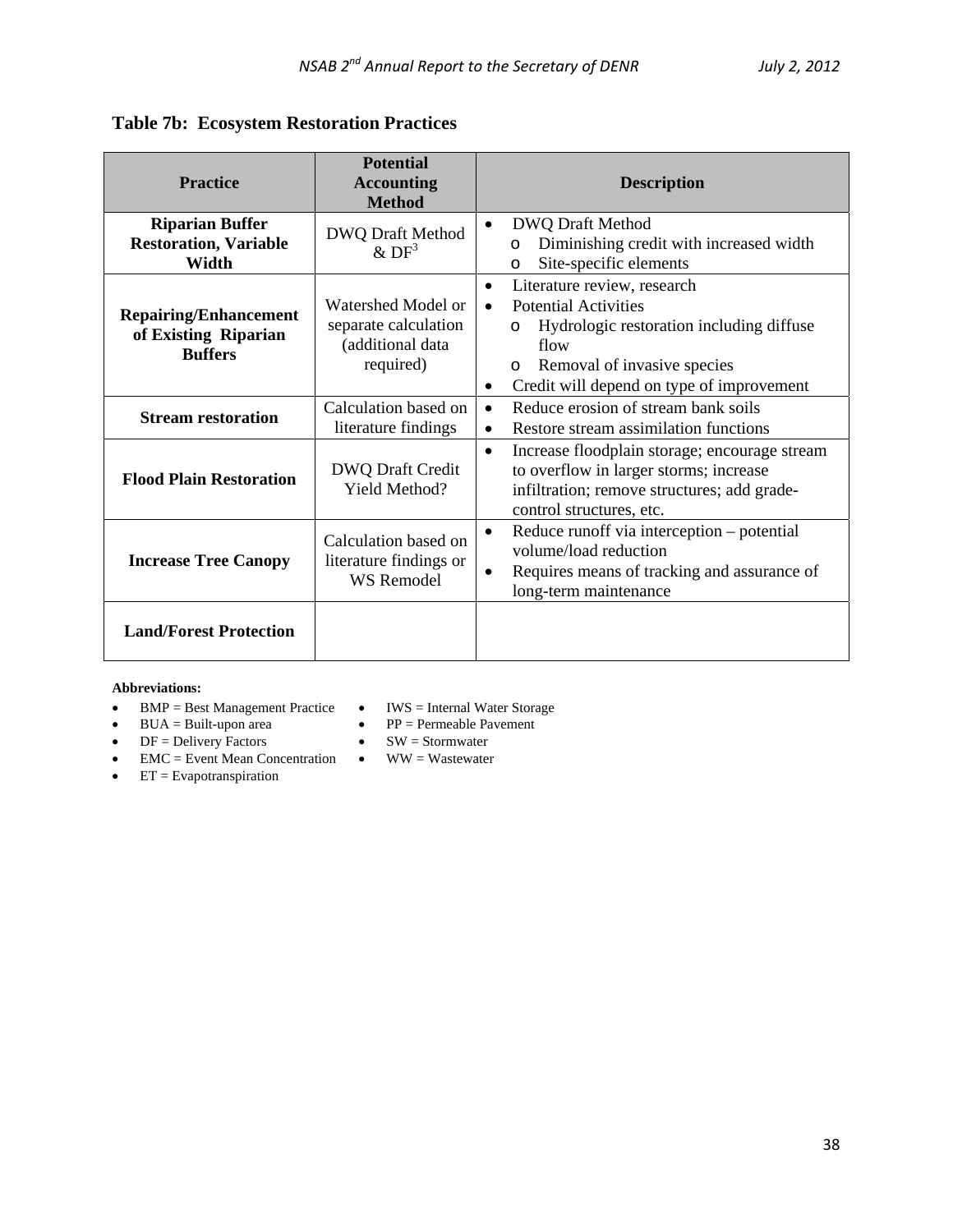| Practice                                                                                                                                                                                                                     | <b>Potential</b><br><b>Accounting</b><br><b>Method</b>                                                                             | <b>Description</b>                                                                                                                                                                                                                                                           |
|------------------------------------------------------------------------------------------------------------------------------------------------------------------------------------------------------------------------------|------------------------------------------------------------------------------------------------------------------------------------|------------------------------------------------------------------------------------------------------------------------------------------------------------------------------------------------------------------------------------------------------------------------------|
| <b>Agriculture BMPs w/</b><br><b>Credit Method Available</b><br>Cropland<br>$\bullet$<br><b>Conversion to</b><br><b>Trees/Grass</b><br><b>Buffer Restoration</b><br>$\bullet$<br><b>Exclusion</b><br><b>Excluded Buffers</b> | Calculation<br>$\bullet$<br>DWQ Credit<br>$\bullet$<br><b>Yield Method</b><br>Calculation<br>$\bullet$<br>Calculation<br>$\bullet$ | Literature-based export coefficient comparison<br>Revisions currently being drafted<br>$\bullet$<br>Pasture Point System Method with export<br>$\bullet$<br>coefficients<br>Pasture Point System Method with export<br>$\bullet$<br>coefficients and DWQ Draft Buffer Credit |
| Other Ag BMPs<br><b>Managed Grazing</b><br><b>Water Control</b><br><b>Structures</b><br><b>Cover Crops</b><br><b>Conservation</b><br><b>Tillage</b>                                                                          | <b>Calculation based</b><br>on literature<br>findings or WS<br>Remodel                                                             | Yield<br>Have BMP efficiencies, need load reductions in-<br>stream                                                                                                                                                                                                           |
| <b>Potential Ag BMPs</b><br><b>Pond creation</b><br><b>Pond renovation</b>                                                                                                                                                   | <b>Calculation based</b><br>on literature<br>findings or WS<br>Remodel                                                             | Work with agriculture community to develop<br>specifications                                                                                                                                                                                                                 |

## **Table 7d: Programmatic Practices**

| <b>Practice</b>                                                   | <b>Potential</b><br><b>Accounting</b><br><b>Method</b>              | <b>Description</b>                                                                                                                                         |
|-------------------------------------------------------------------|---------------------------------------------------------------------|------------------------------------------------------------------------------------------------------------------------------------------------------------|
| <b>Improved street sweeping</b>                                   | Calculation based on<br>literature findings or<br><b>WS Remodel</b> | Decrease organic matter entrained in runoff to<br>surface water                                                                                            |
| Source control, such as<br>pet waste and fertilizer<br>ordinances | Calculation based on<br>literature findings or<br><b>WS</b> Remodel | Decrease "fertilizer rates" to landscape areas                                                                                                             |
| <b>Emission Reduction</b><br>(Atmospheric Deposition)             | Watershed<br>Remodel?                                               | Correlate emission reductions to deposition<br>٠<br>reduction to impervious surfaces, effect on<br>event mean concentrations                               |
| <b>Improved Biosolids</b><br><b>Management</b>                    | Calculation based on<br>literature findings or<br><b>WS Remodel</b> | Reduce application rates blow Fertilizer<br>٠<br>Management Rule requirements<br>Sampling design to determine reduction in<br>٠<br>loading to surface      |
| <b>Non-Stormwater</b><br><b>Discharge Programs</b>                | Comparative<br>calculation                                          | Programs to systematically reduce SSO's,<br>$\bullet$<br>contain SSO spills, remove illegal connections,<br>educate businesses, improve collection systems |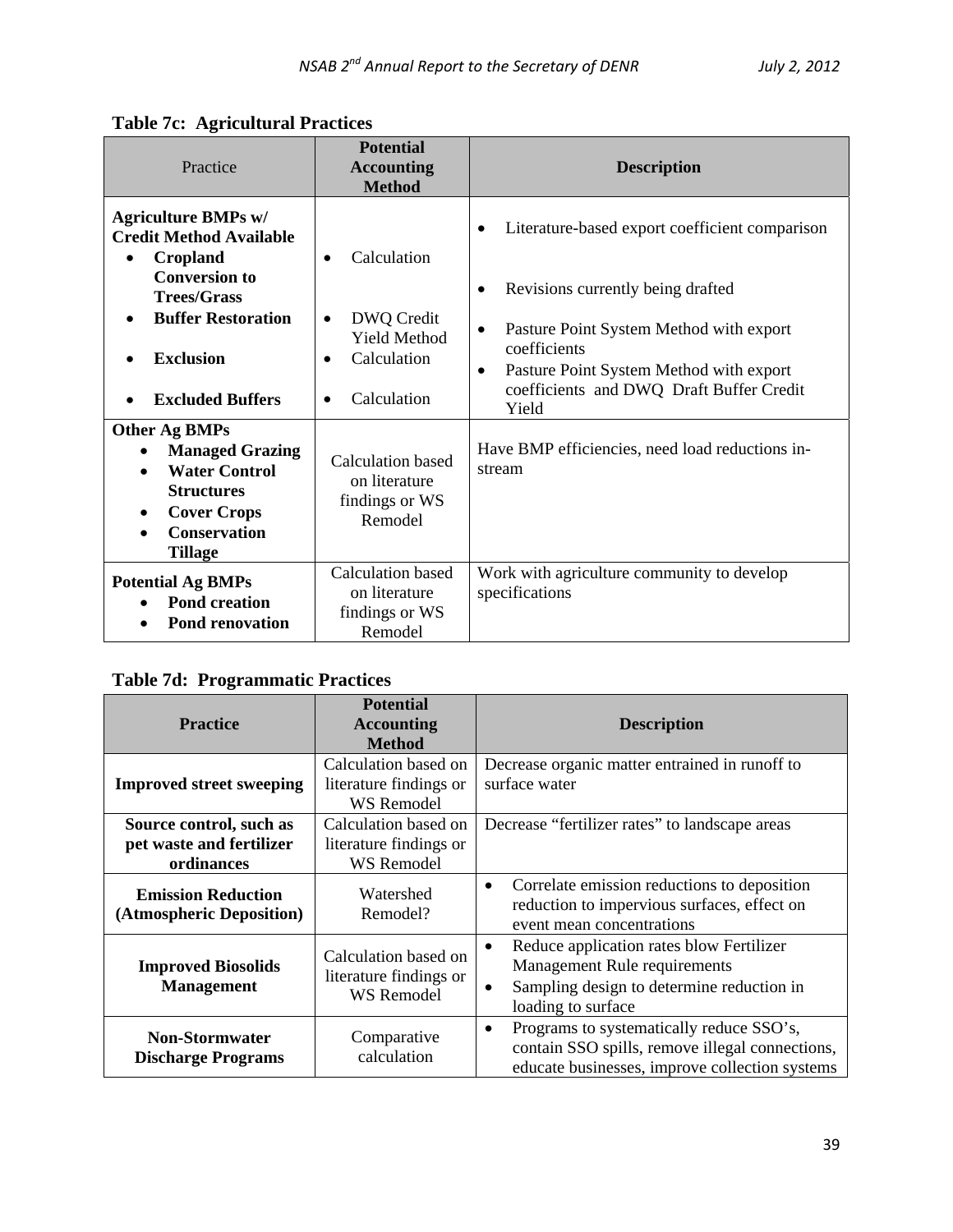### **Table 7e: Wastewater Practices**

| <b>Practice</b>                                                            | <b>Potential</b>                                                                  | <b>Description</b>                                                                                                                                                                                                                                                                            |
|----------------------------------------------------------------------------|-----------------------------------------------------------------------------------|-----------------------------------------------------------------------------------------------------------------------------------------------------------------------------------------------------------------------------------------------------------------------------------------------|
|                                                                            | <b>Accounting Method</b>                                                          |                                                                                                                                                                                                                                                                                               |
|                                                                            | Calculation of annual                                                             | Long-term dedication of unused allocation                                                                                                                                                                                                                                                     |
|                                                                            | mass load difference                                                              |                                                                                                                                                                                                                                                                                               |
| <b>Overtreatment of WW</b>                                                 | between existing and                                                              |                                                                                                                                                                                                                                                                                               |
|                                                                            | new treatment of                                                                  |                                                                                                                                                                                                                                                                                               |
|                                                                            | discharge volume                                                                  |                                                                                                                                                                                                                                                                                               |
|                                                                            | Calculation of annual                                                             | Redirecting discharge not treated for nutrients                                                                                                                                                                                                                                               |
| Improvement/                                                               | mass load difference                                                              | into larger system that does, or adding nutrient                                                                                                                                                                                                                                              |
| <b>Regionalization of WW</b>                                               | between existing and                                                              | removal to an existing system                                                                                                                                                                                                                                                                 |
| <b>facilities</b>                                                          | new treatment of                                                                  |                                                                                                                                                                                                                                                                                               |
|                                                                            | discharge volume                                                                  |                                                                                                                                                                                                                                                                                               |
|                                                                            | Calculation of annual                                                             | Options:                                                                                                                                                                                                                                                                                      |
| <b>Remedy Discharging Sand</b>                                             | mass load difference                                                              | Connect to central sewer;<br>$\bullet$                                                                                                                                                                                                                                                        |
| <b>Filter</b>                                                              | between existing and                                                              | Replace with non-discharge alternative;<br>$\bullet$                                                                                                                                                                                                                                          |
|                                                                            | replacement                                                                       | Replace with higher nutrient removal type.<br>$\bullet$                                                                                                                                                                                                                                       |
| <b>Repair Malfunctioning</b><br><b>Septic System</b>                       | Calculation based on<br>literature findings or<br><b>WS Remodel</b>               | Restore nutrient removal functions<br>$\bullet$<br>Connect to central sewer, improve treatment,<br>$\bullet$<br>or replace with non-discharge alternatives<br>Sampling of discharge and calculation of<br>$\bullet$<br>annual mass load discharge difference<br>between existing and proposed |
| <b>Improvement of</b>                                                      | Calculation based on                                                              | Increase nutrient removal efficiency<br>$\bullet$                                                                                                                                                                                                                                             |
| <b>Functioning Septic System</b>                                           | literature findings or                                                            | Account for different flows<br>$\bullet$                                                                                                                                                                                                                                                      |
|                                                                            | <b>WS Remodel</b>                                                                 | Account for rising groundwater table<br>$\bullet$                                                                                                                                                                                                                                             |
| <b>Removal of Illegal</b><br><b>Discharges to Surface</b><br><b>Waters</b> | Calculation of<br>specific discharges                                             | Decrease illegal discharges to stormwater system<br>or directly to streams, including:<br>Sanitary sewer overflows<br>Piped connections to stormwater system<br>Commercial site surface discharges<br>$\bullet$                                                                               |
| <b>Improvement</b> of<br><b>Wastewater Collection</b><br><b>Systems</b>    | Calculation of annual<br>mass load difference<br>between existing and<br>improved | Reduce dry weather leaks to surface water<br>$\bullet$<br>Reduce wet weather overflows<br>$\bullet$                                                                                                                                                                                           |

#### **Abbreviations:**

- BMP = Best Management Practice IWS = Internal Water Storage
- BUA = Built-upon area PP = Permeable Pavement
- $DF =$  Delivery Factors  $SW =$  Stormwater
	-
- EMC = Event Mean Concentration WW = Wastewater
- ET = Evapotranspiration
-